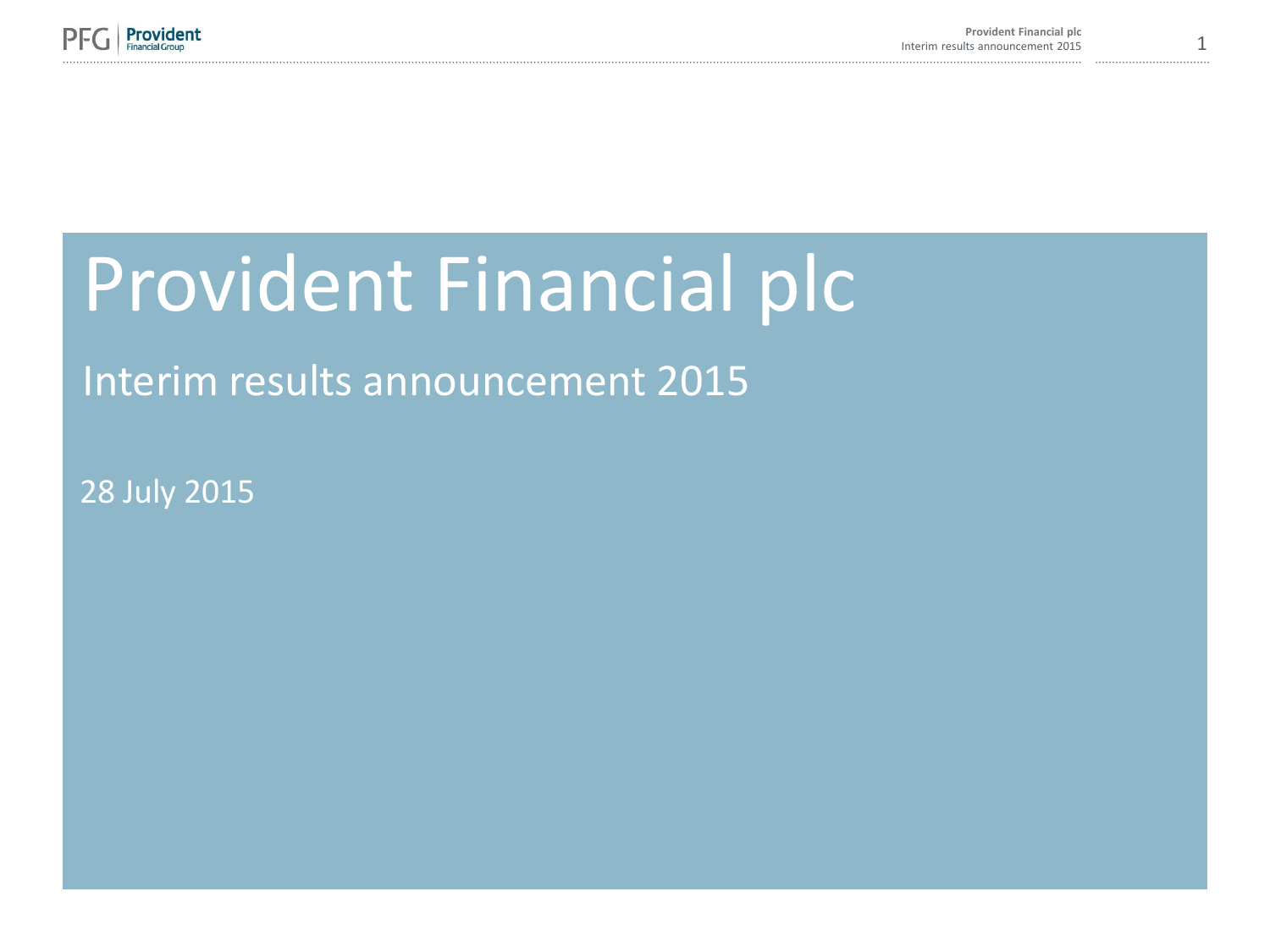# Today's presentation

- 1. Highlights and business overview
- 2. Financial review
- 3. Regulation and outlook
- 4. Questions
- › Peter Crook
- › Andrew Fisher
- › Peter Crook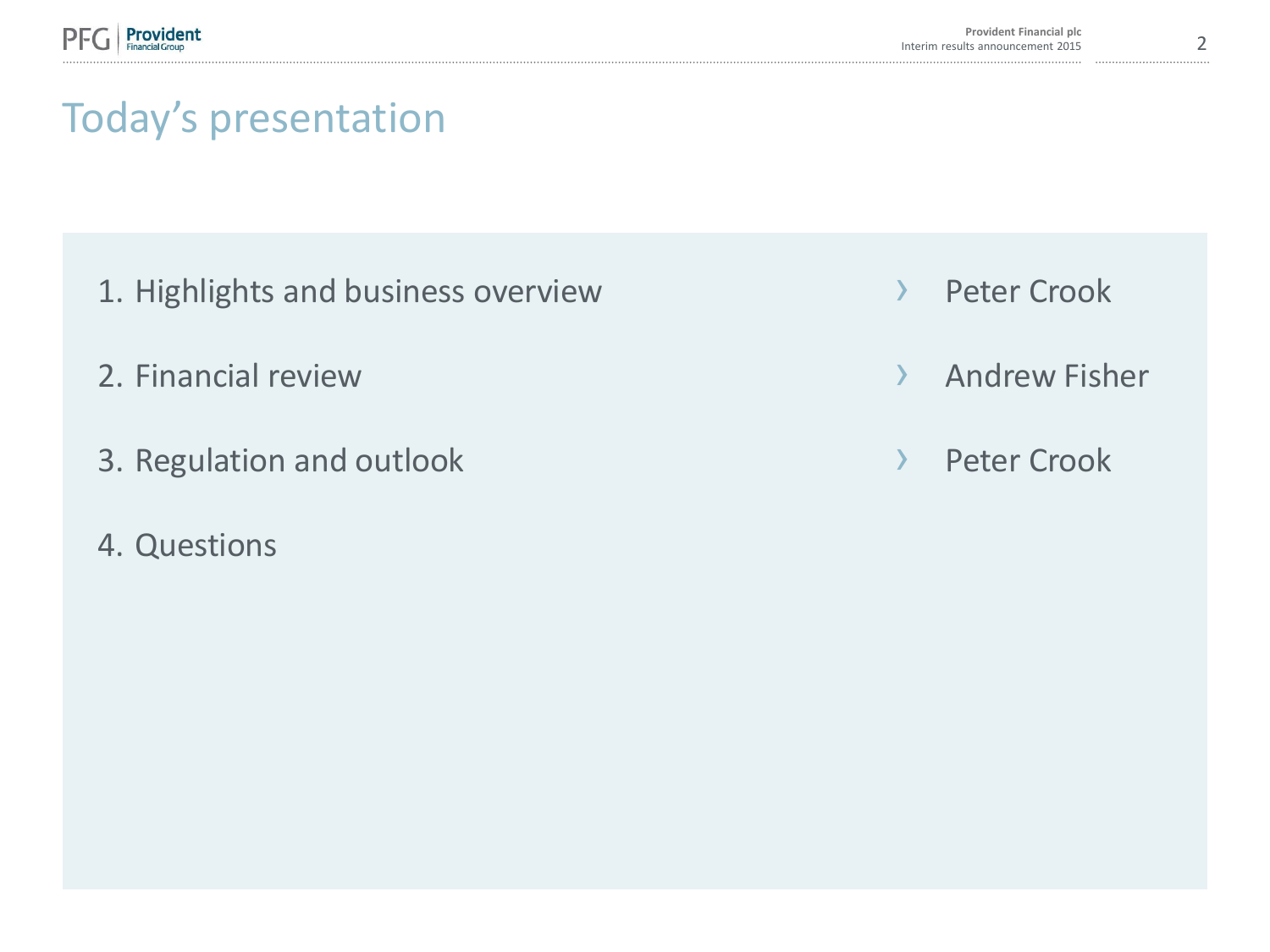

# Highlights and business overview

Peter Crook – Chief Executive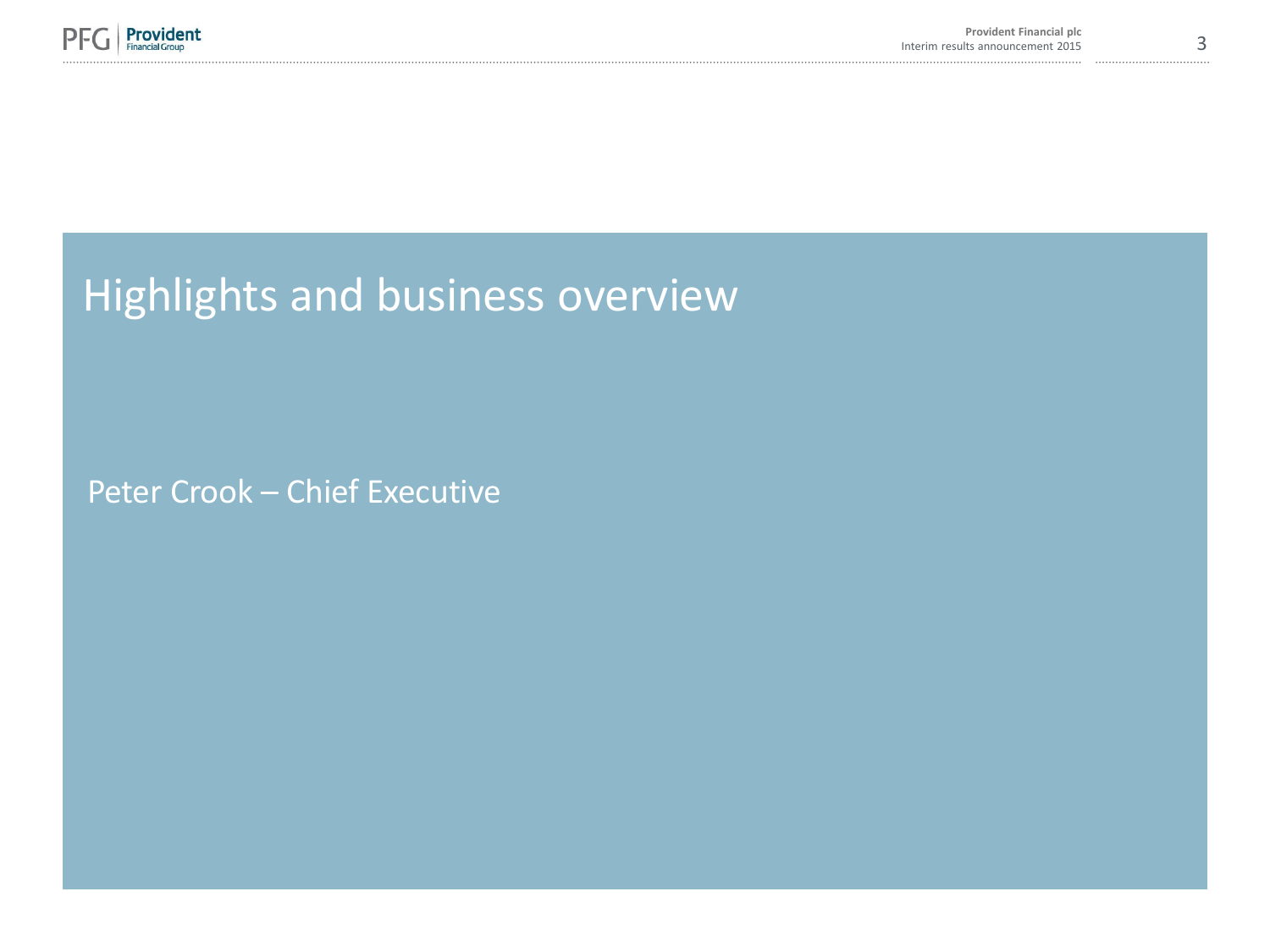# **Highlights**

Group performance supports a 15.0% dividend increase

- Adjusted profit before tax up 34.5% to  $£126.6m<sup>1</sup>$  and adjusted EPS up 29.9% to 70.4p<sup>1</sup>
- Interim dividend per share up 15.0% to 39.2p supported by strong capital generation and earnings growth
- Strong growth and financial returns at Vanquis Bank
- › Sale of Polish receivables book agreed in April with completion in early August
- Repositioning of home credit now complete
- Investment in Satsuma stepped-up to support development of substantial market opportunity
- › Moneybarn trading ahead of plan with strong uplift in new business volumes
- › Group fully funded through to May 2018

<sup>1</sup> Adjusted profit before tax is stated before the amortisation of acquisition intangibles of £3.7m (2014: £nil) and exceptional costs of £11.8m (2014: £4.0m)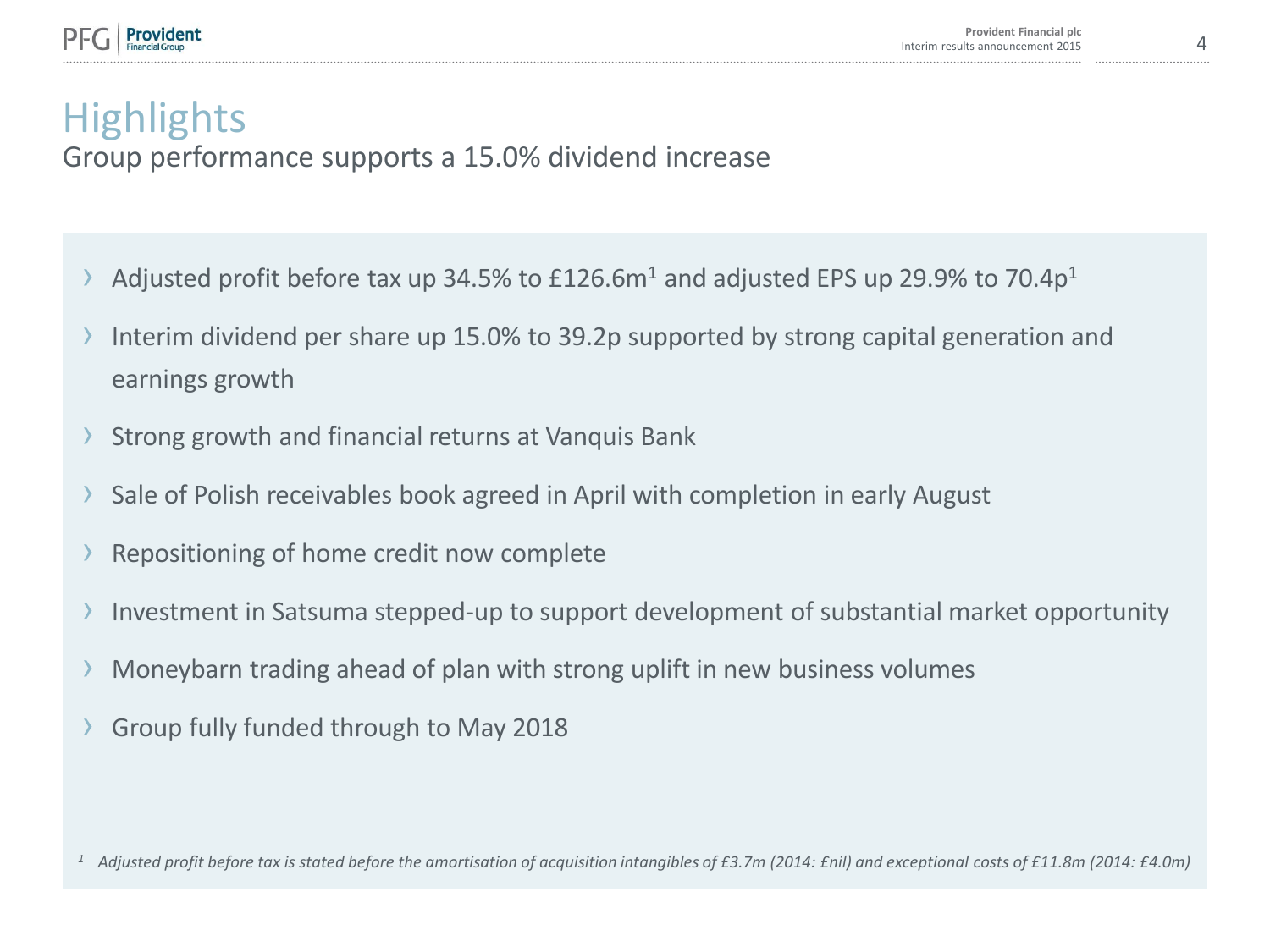## Vanquis Bank – UK Market conditions and business positioning

- Strong demand from developing underserved, non-standard credit card market
- › Year on year increase in flow of applications
- Marketing activity of competitors remains consistent
- Continued improvement in UK employment market is assisting delinquency trends

#### **MARKET CONDITIONS BUSINESS POSITIONING**

- › Unchanged credit standards, supporting record low arrears and above target riskadjusted margin
- Investment in customer acquisition programme has seen further increase in flow of new customers
- Current trends confirm medium-term target of between 1.5 and 1.8 million customers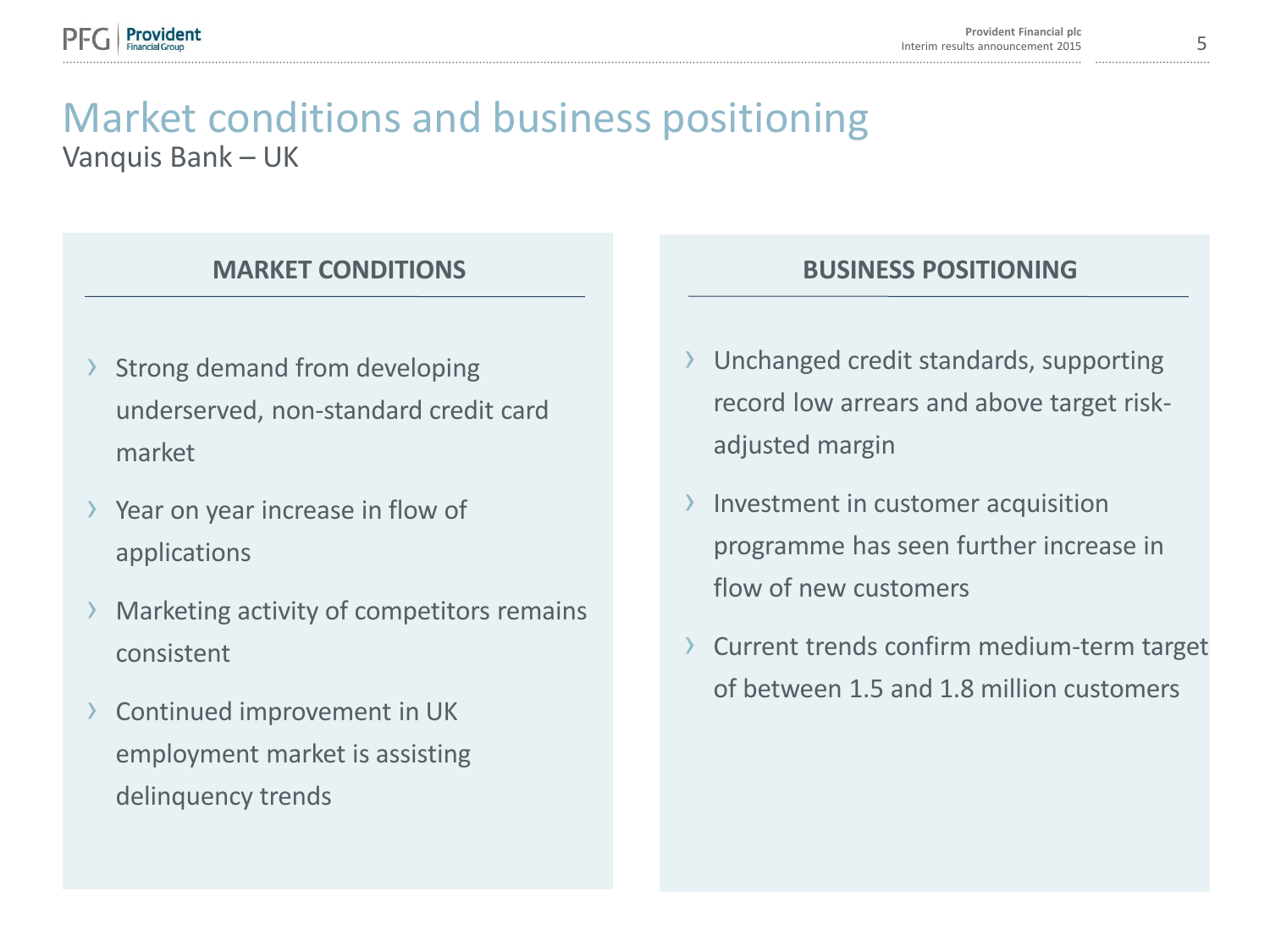## CCD Market conditions and business positioning

- No discernible change in competitive landscape in home credit although industry consolidation may materialise
- › Household incomes and cost of living both stable
- Demand from home credit customers shown modest improvement and customer confidence lifted from historic lows
- Further confirmation that changing customer preferences and dislocation from payday regulation driving growth in online lending

#### **MARKET CONDITIONS BUSINESS POSITIONING**

- Migration of home credit business to a smaller but leaner, better quality customer base now complete
- Higher margins from improvement in quality of book and success of standardised arrears processes
- › Roll-out of field technology and related cost savings ahead of plan
- Significant investment in preparing for FCA regulation and application submitted
- Investment in Satsuma stepped-up to support rapid development of business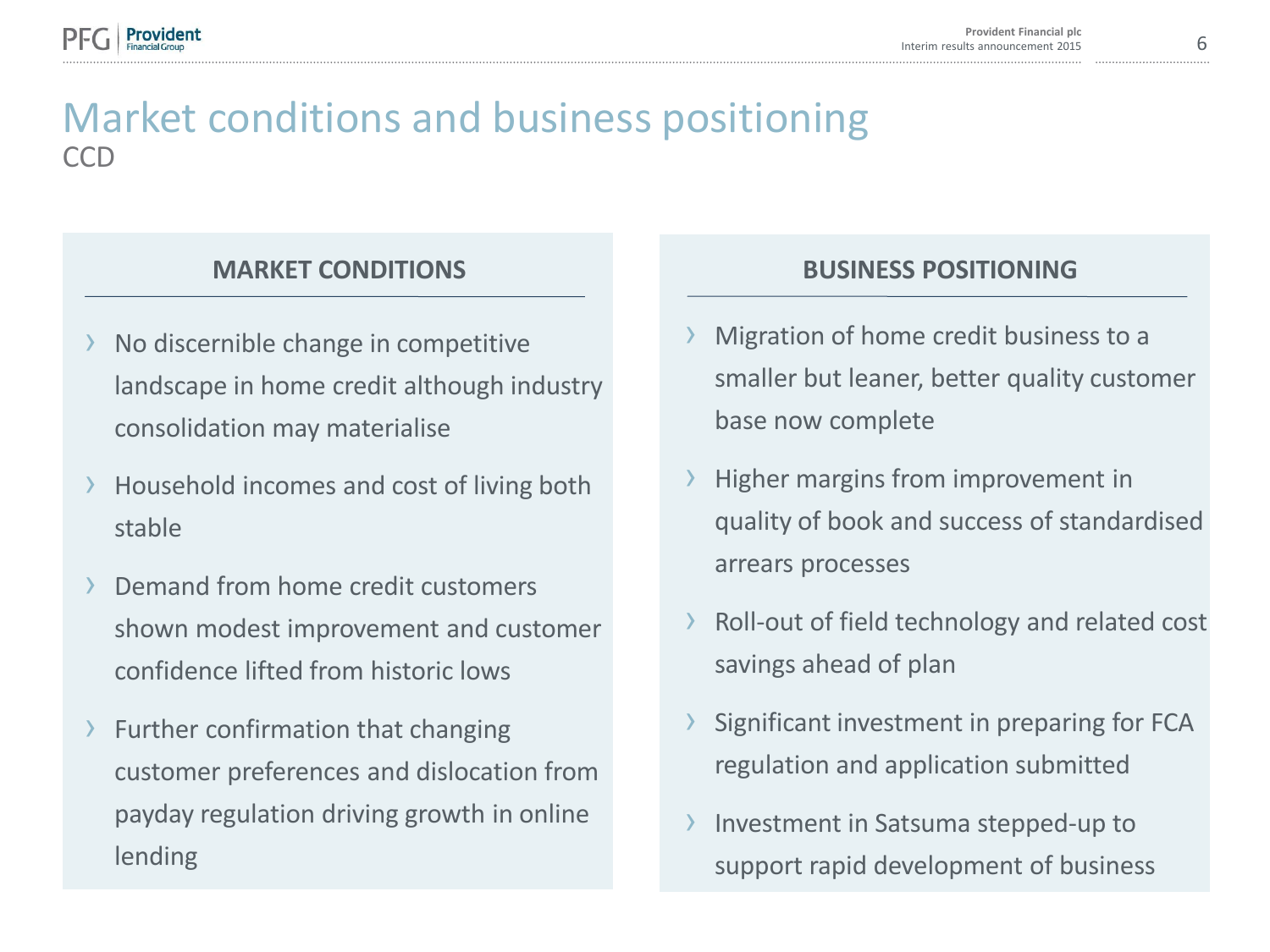

## Moneybarn Market conditions and business positioning

#### **MARKET CONDITIONS**

- Market supply less than half the size in 2007
- Growth supported by customer needs, under supply of non-standard finance and value for money product proposition
- Regulation may drive industry consolidation

#### **BUSINESS POSITIONING**

- Market leadership and primacy reinforced by access to group funding
- Investment in market leading platform and operational capacity to support significant growth potential
- Broadening of product range
- › Cross selling into Vanquis Bank customer base being tested and trial of light commercial vehicles to commence shortly
- Application for full FCA authorisation submitted in May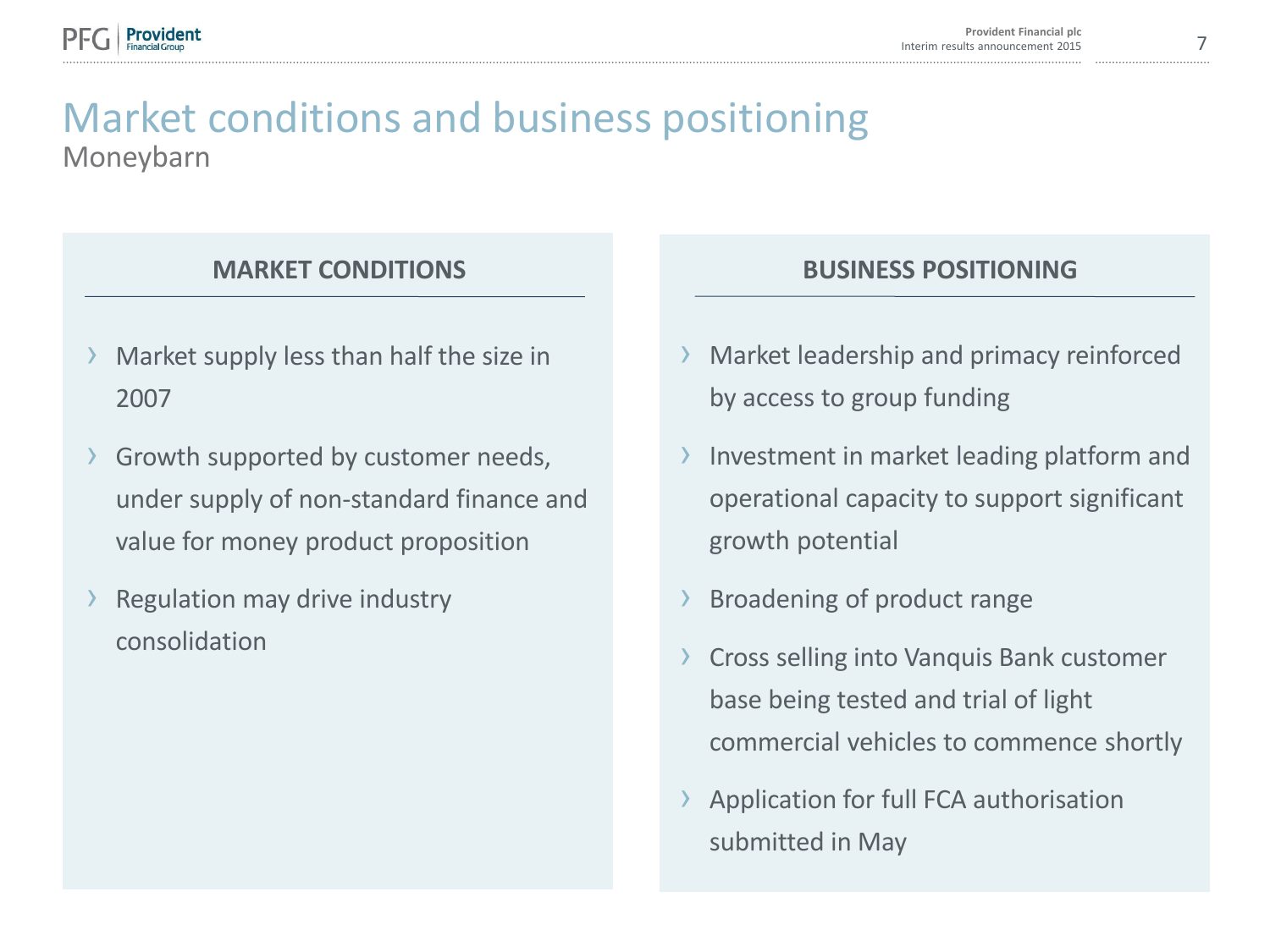

Financial review

Andrew Fisher – Finance Director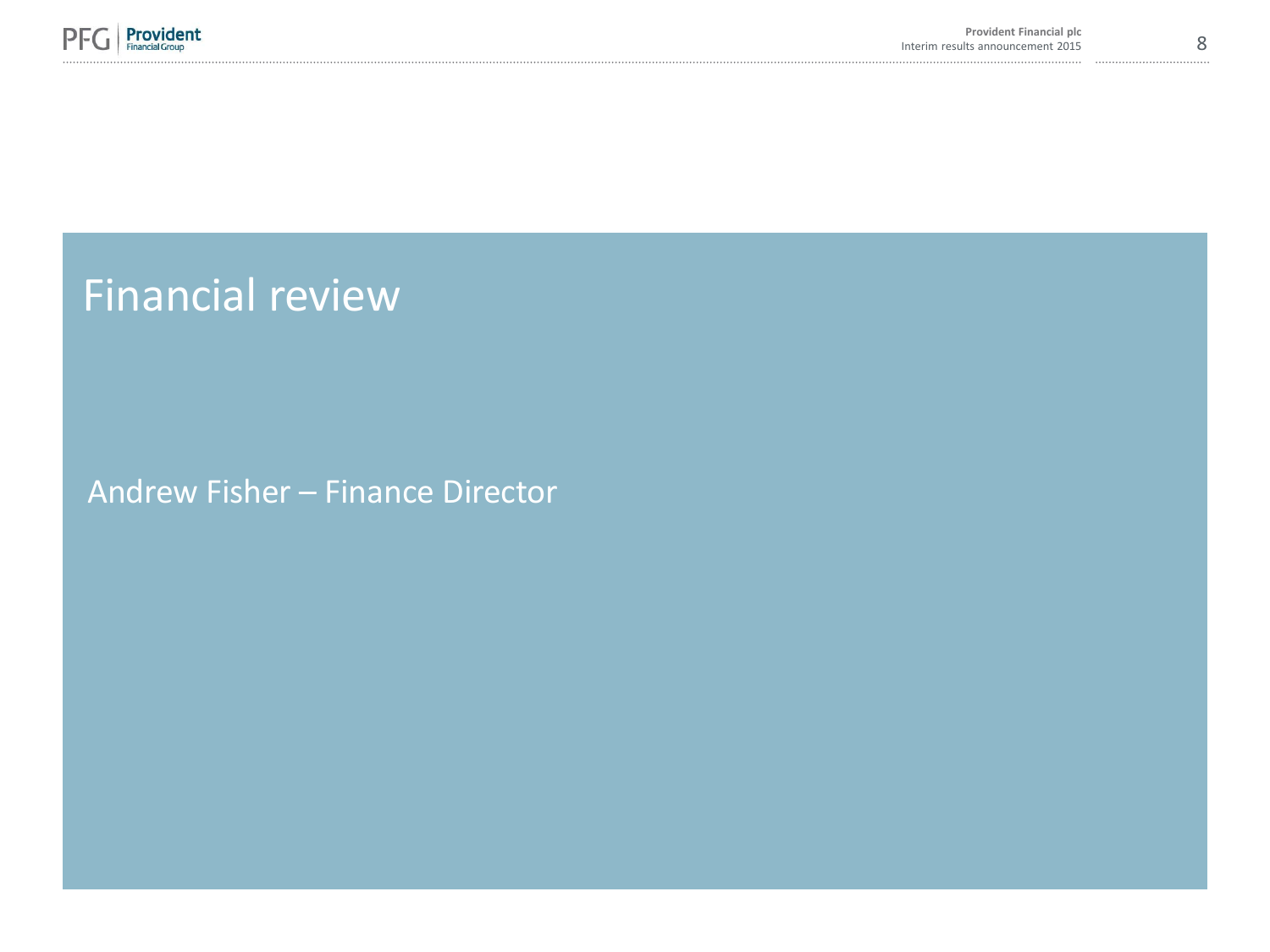

### Profit before tax Group

| <b>Six months ended 30 June</b>          | 2015<br>Em | 2014<br>£m               | Change  |
|------------------------------------------|------------|--------------------------|---------|
| Vanquis Bank:                            |            |                          |         |
| $- UK$                                   | 88.5       | 68.3                     | 29.6%   |
| - Poland                                 | (1.8)      | (4.6)                    | 60.9%   |
| <b>Total Vanquis Bank</b>                | 86.7       | 63.7                     | 36.1%   |
| <b>CCD</b>                               | 38.0       | 37.0                     | 2.7%    |
| Moneybarn                                | 9.4        | $\overline{\phantom{a}}$ | n/a     |
| Central costs                            | (7.5)      | (6.6)                    | (13.6%) |
| Adjusted profit before tax <sup>1</sup>  | 126.6      | 94.1                     | 34.5%   |
| Effective tax rate                       | 20.25%     | 21.50%                   |         |
| Adjusted earnings per share <sup>1</sup> | 70.4p      | 54.2p                    | 29.9%   |
| Annualised return on assets <sup>2</sup> | 15.6%      | 14.9%                    |         |
| Interim dividend per share               | 39.2p      | 34.1p                    | 15.0%   |

<sup>1</sup> Adjusted profit before tax is stated before the amortisation of acquisition intangibles of £3.7m (2014: £nil) and exceptional costs of £11.8m (2014: £4.0m)

*<sup>2</sup> Adjusted profit before interest after tax as a percentage of average receivables for the 12 months ended 30 June*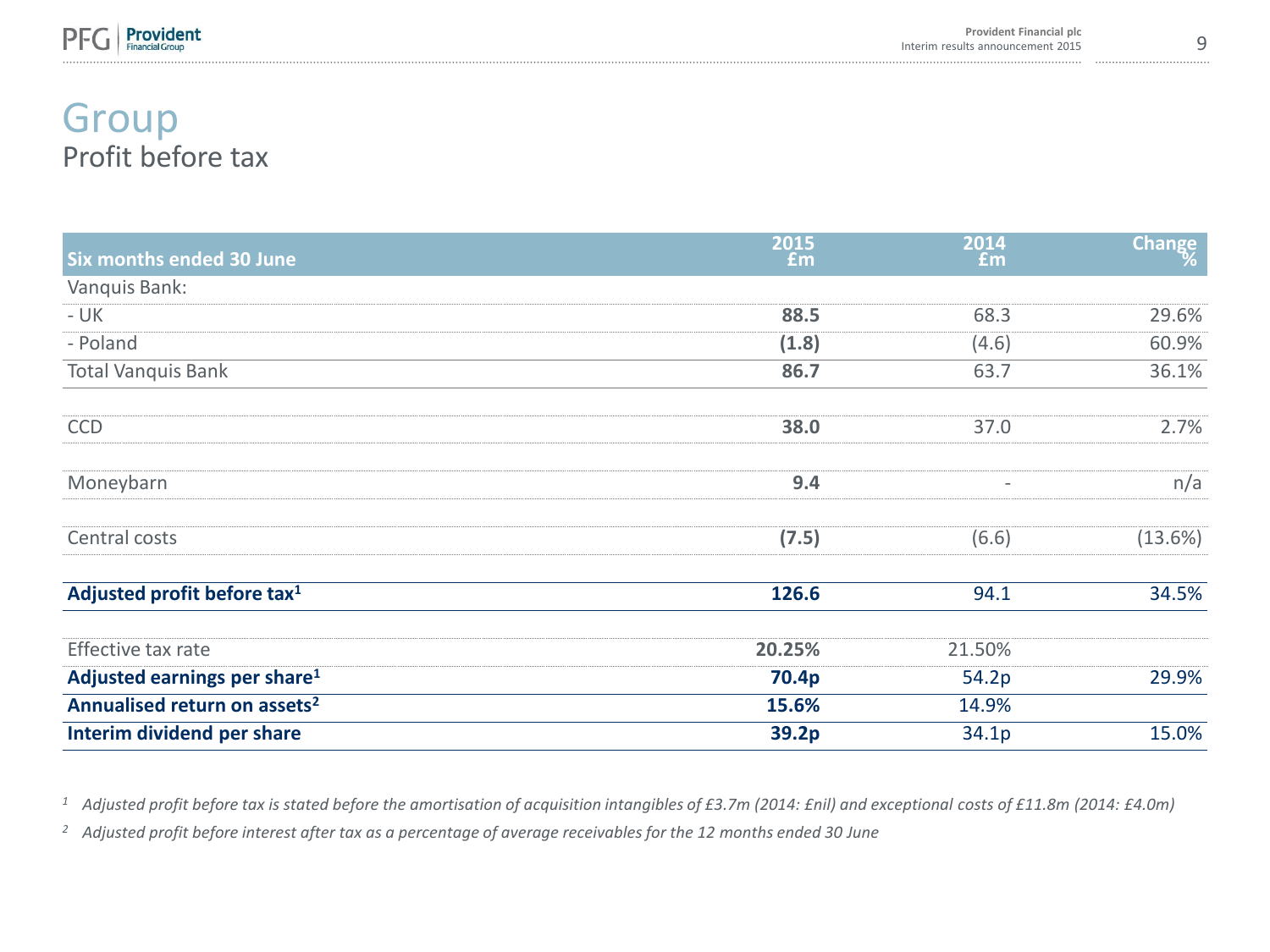

# Vanquis Bank – UK

Income statement

| <b>Six months ended 30 June</b>              | 2015<br>Em | 2014<br>Em | Change    |
|----------------------------------------------|------------|------------|-----------|
| Customer numbers ('000)                      | 1,359      | 1,177      | 15.5%     |
| Period-end receivables                       | 1,146.9    | 954.0      | 20.2%     |
| Average receivables                          | 1,115.1    | 905.2      | 23.2%     |
| Revenue                                      | 261.1      | 218.4      | 19.6%     |
| Impairment                                   | (78.9)     | (72.3)     | $(9.1\%)$ |
| Revenue less impairment                      | 182.2      | 146.1      | 24.7%     |
| Annualised risk-adjusted margin <sup>1</sup> | 33.3%      | 33.6%      |           |
| Costs                                        | (72.5)     | (58.8)     | (23.3%)   |
| Interest                                     | (21.2)     | (19.0)     | (11.6%)   |
| <b>Profit before tax</b>                     | 88.5       | 68.3       | 29.6%     |
| Annualised return on assets <sup>2</sup>     | 15.7%      | 15.6%      |           |

*<sup>1</sup> Revenue less impairment as a percentage of average receivables for the 12 months ended 30 June*

*<sup>2</sup> Profit before interest after tax as a percentage of average receivables for the 12 months ended 30 June*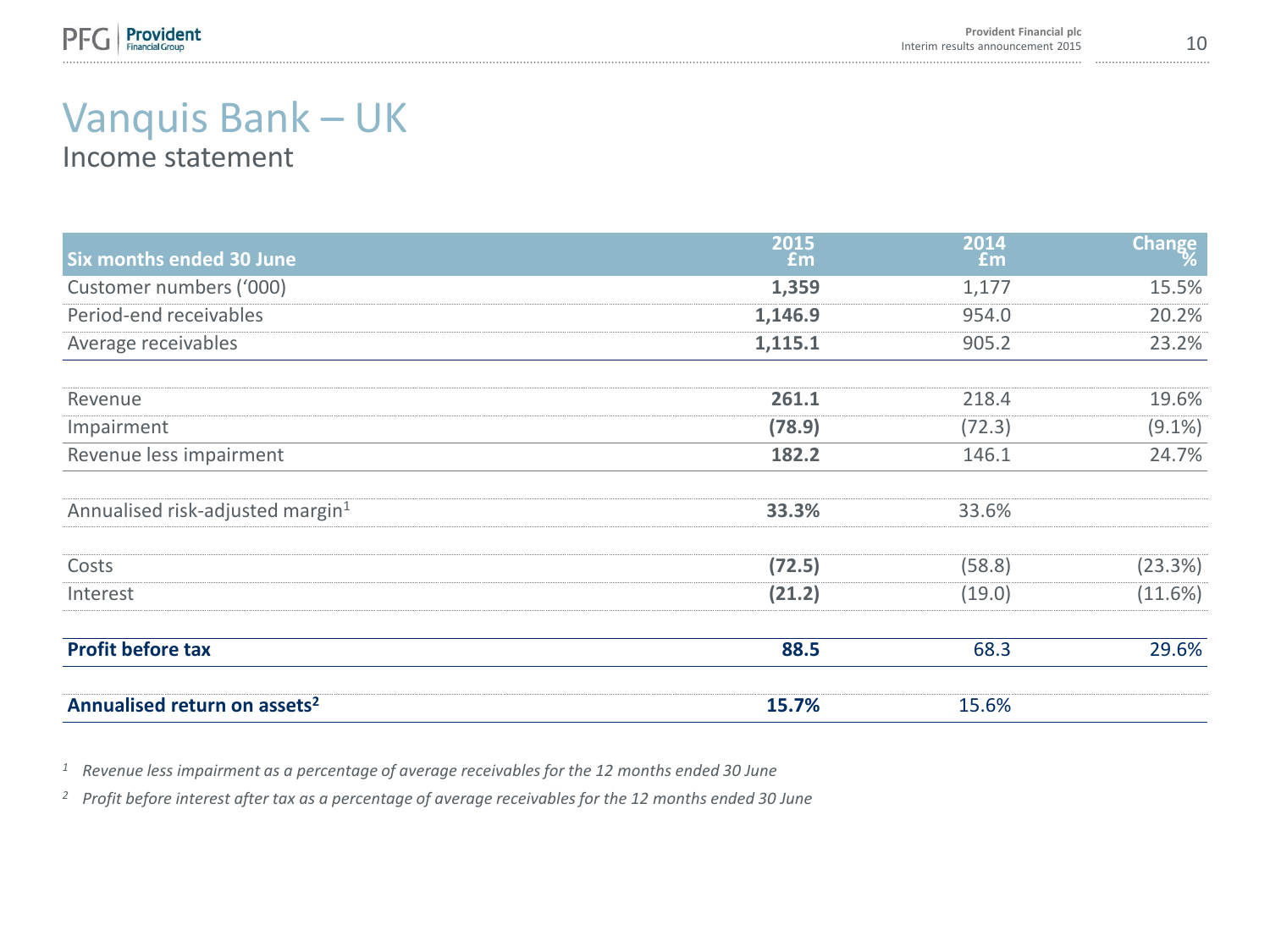# Vanquis Bank – UK

Risk-adjusted margin (RAM)



- › Business model supports stability of RAM:
	- 'Low and grow' strategy
	- High credit line utilisation minimises volatility of credit losses
- › RAM above 30% minimum target:
	- Consistently tight credit standards
	- Stable and now improving UK employment market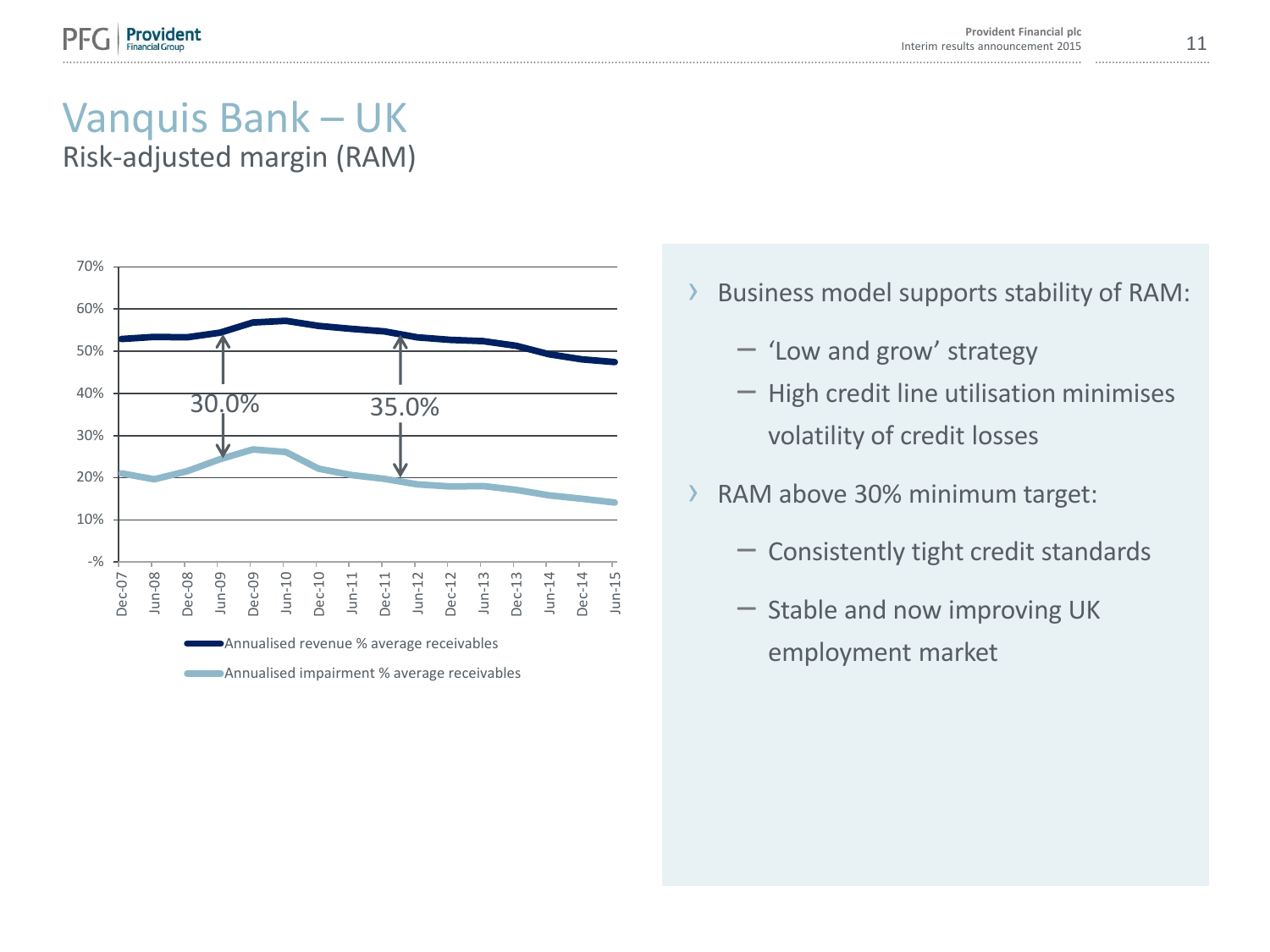# Vanquis Bank – UK

Risk-adjusted margin (RAM)



RAM moderated from 33.6% to 33.3% over last 12 months:

| Changes to ROP product and    | $-0.6%$ |
|-------------------------------|---------|
| reduction in interchange fees |         |
| Record low delinguency        | $+0.3%$ |
| <b>RAM</b>                    | $-0.3%$ |

- Expected to remain above 30% target in medium term:
	- Based on current delinquency levels
	- After allowing for full impact of changes to ROP and interchange fees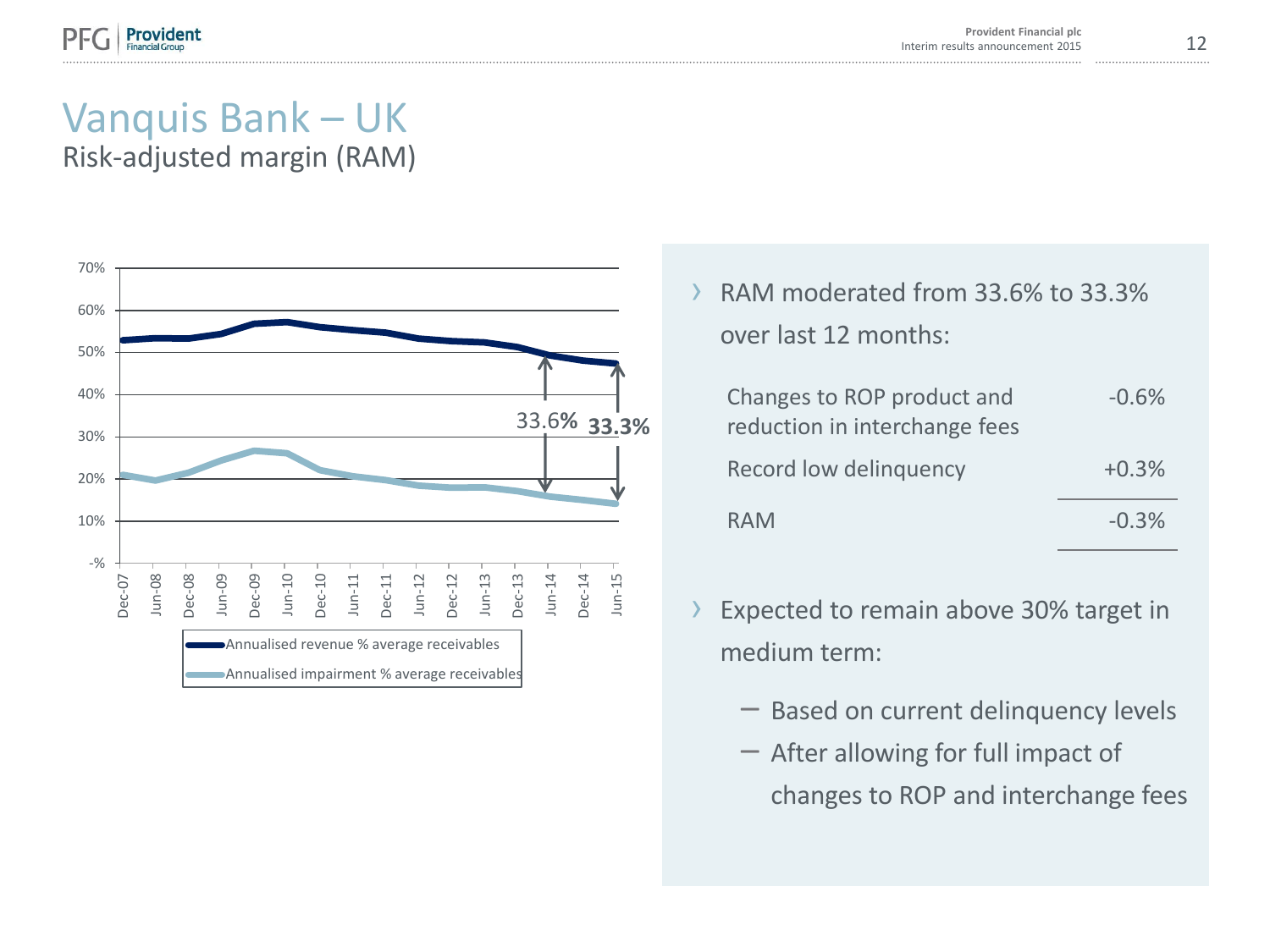

#### Vanquis Bank – UK IFRS 7 disclosures

**At 30 June (% receivables) 2015 % 2014 %** In order **92.8** 91.2 In arrears: - Past due but not impaired - Impaired **7.2** 8.8 **Total 100.0** 100.0

Improved profile reflects arrears running at record lows for the business

#### *Impairment policy:*

- Loans deemed to be impaired as soon as 1 contractual monthly payment is missed
- › *Provision of over 80% made against accounts that are 90 days in arrears*
- › *Realistic accounting policy applied consistently which is prudent when benchmarked against other card issuers*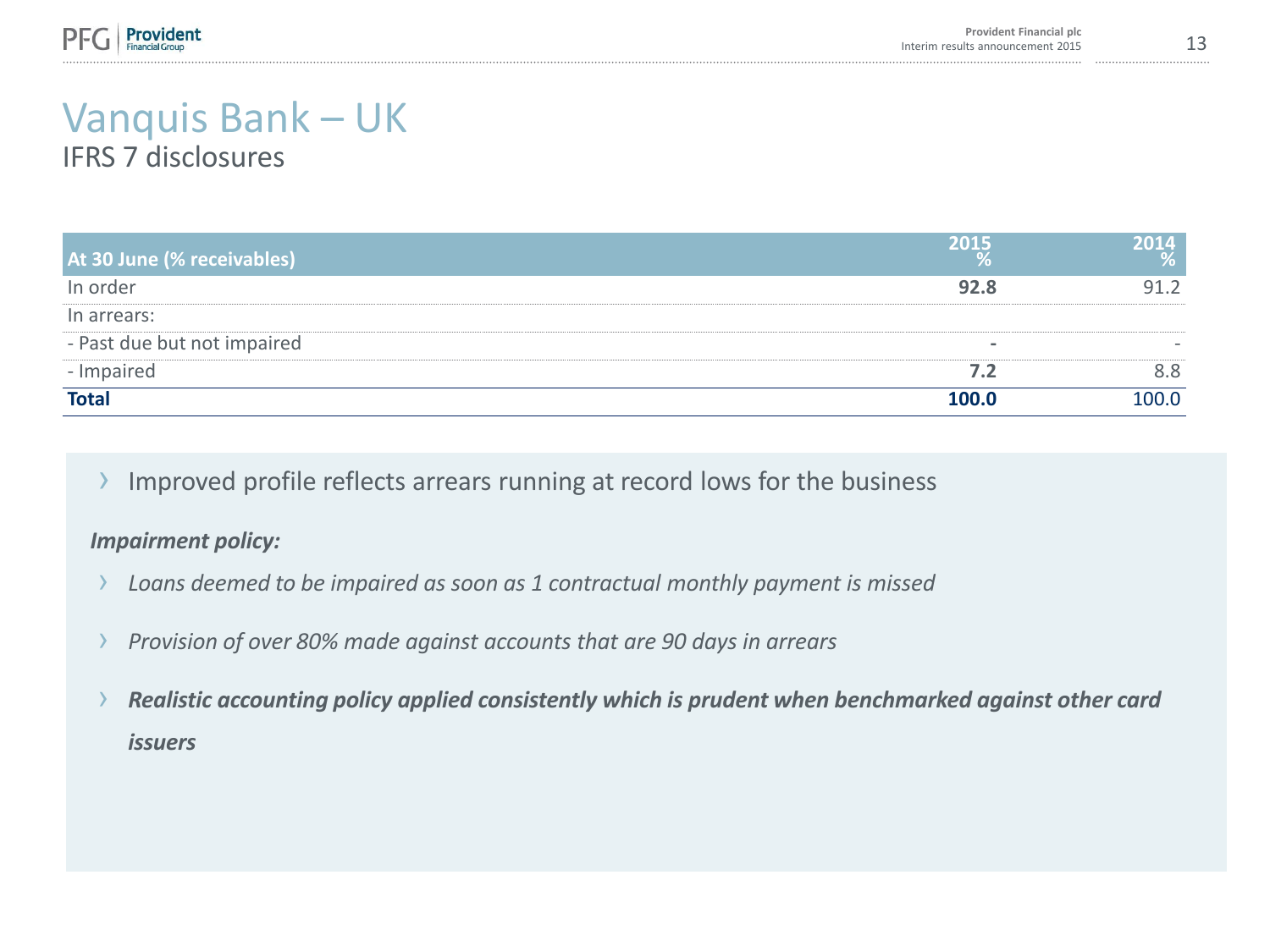

### Income statement **CCD**

| <b>Six months ended 30 June</b>              | 2015<br><b>Em</b> | 2014<br>£m | <b>Change</b> |
|----------------------------------------------|-------------------|------------|---------------|
| Customer numbers ('000)                      | 1,011             | 1,252      | (19.2%)       |
| Period-end receivables                       | 497.9             | 607.5      | $(18.0\%)$    |
| Average receivables                          | 511.5             | 632.6      | $(19.1\%)$    |
| Revenue                                      | 268.2             | 313.6      | (14.5%)       |
| Impairment                                   | (72.1)            | (124.4)    | 42.0%         |
| Revenue less impairment                      | 196.1             | 189.2      | 3.6%          |
| Annualised revenue yield <sup>1</sup>        | 101.4%            | 97.1%      |               |
| Annualised impairment % revenue <sup>2</sup> | 22.9%             | 35.2%      |               |
| Annualised risk-adjusted margin <sup>3</sup> | 78.2%             | 62.9%      |               |
| Costs                                        | (143.4)           | (133.1)    | (7.7%)        |
| Interest                                     | (14.7)            | (19.1)     | 23.0%         |
| Adjusted profit before tax <sup>4</sup>      | 38.0              | 37.0       | 2.7%          |
| Annualised return on assets <sup>5</sup> (%) | 19.7%             | 16.5%      |               |

*<sup>1</sup> Revenue as a percentage of average receivables for the 12 months ended 30 June*

*2 Impairment as a percentage of revenue for the 12 months ended 30 June*

*<sup>3</sup> Revenue less impairment as a percentage of average receivables for the 12 months ended 30 June*

*<sup>4</sup> Adjusted profit before tax is stated before exceptional costs of £11.8m (2014: £4.0m)*

*<sup>5</sup> Adjusted profit before interest after tax as a percentage of average receivables for the 12 months ended 30 June*

......................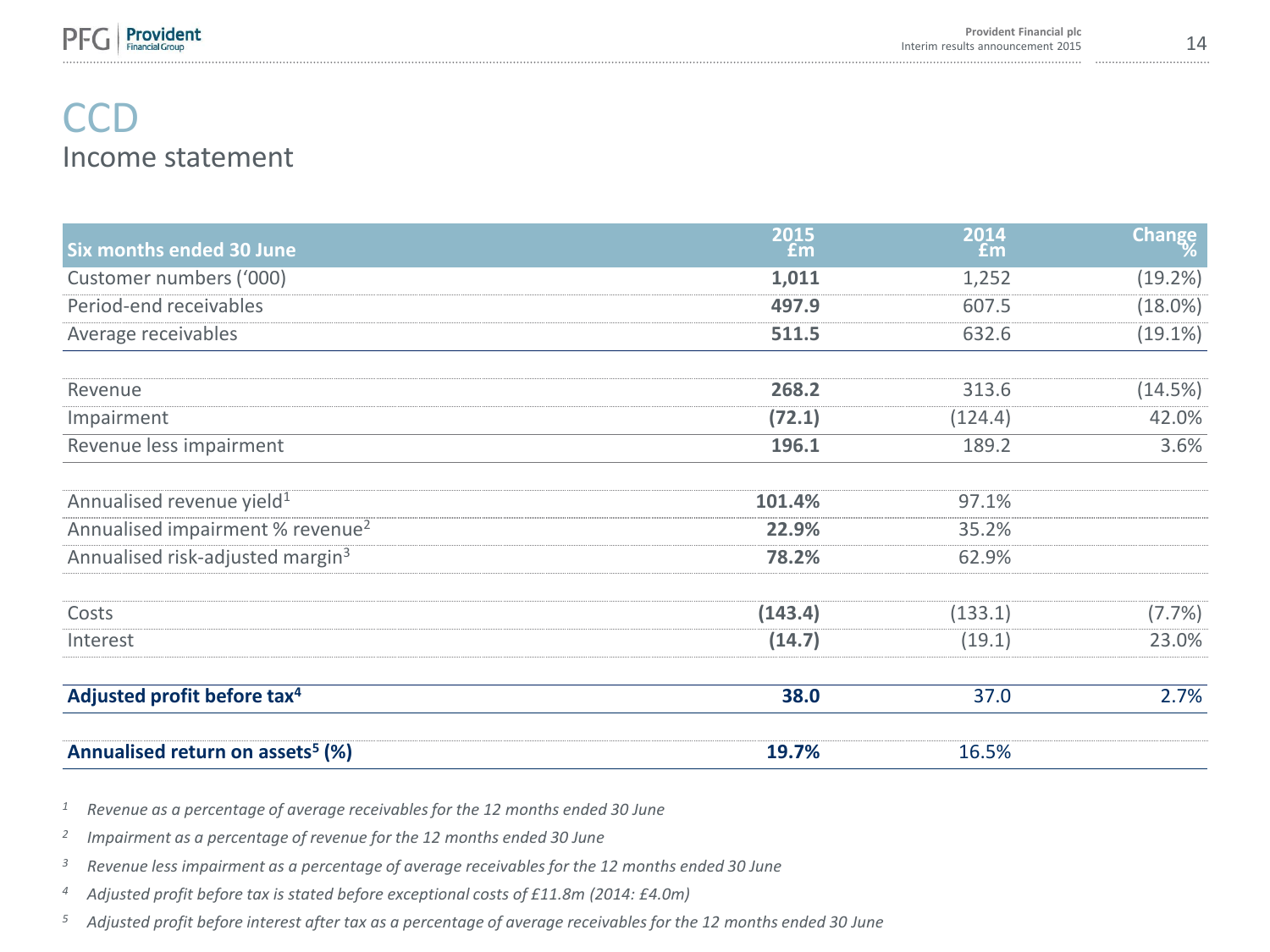

## Customer numbers **CCD**



- › Total customer numbers reduced by 36% since September 2013:
	- 55% reduction in lower quality customers
	- Tighter underwriting applied to recruitment of new customers
	- Tighter credit standards applied to re-serving existing customers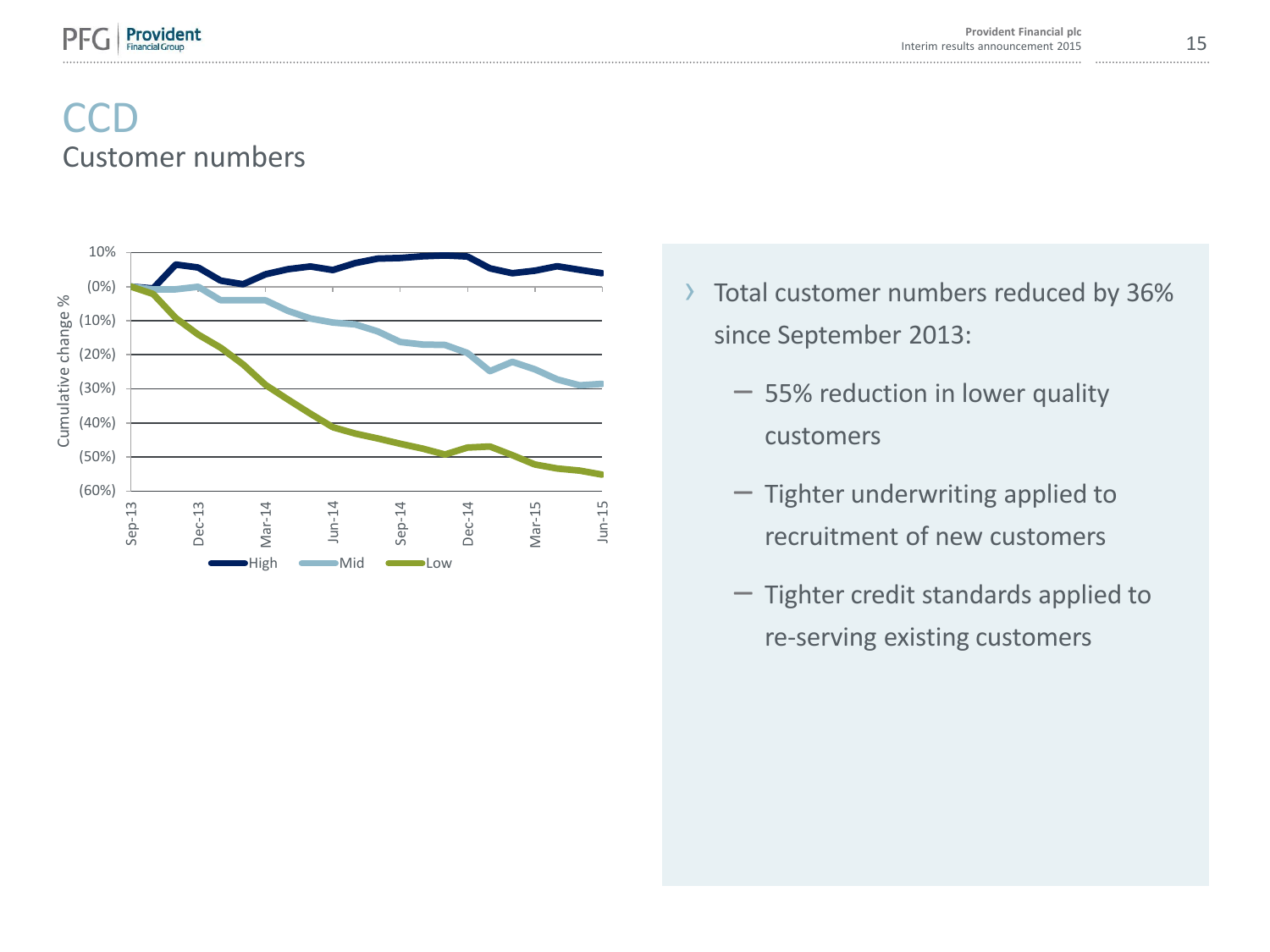

## Impairment % revenue **CCD**



- › Annualised impairment to revenue down sharply from 35.2% to 22.9% over last 12 months:
	- Tighter credit standards from September 2013 has driven up quality of book
	- Strong benefits from standardised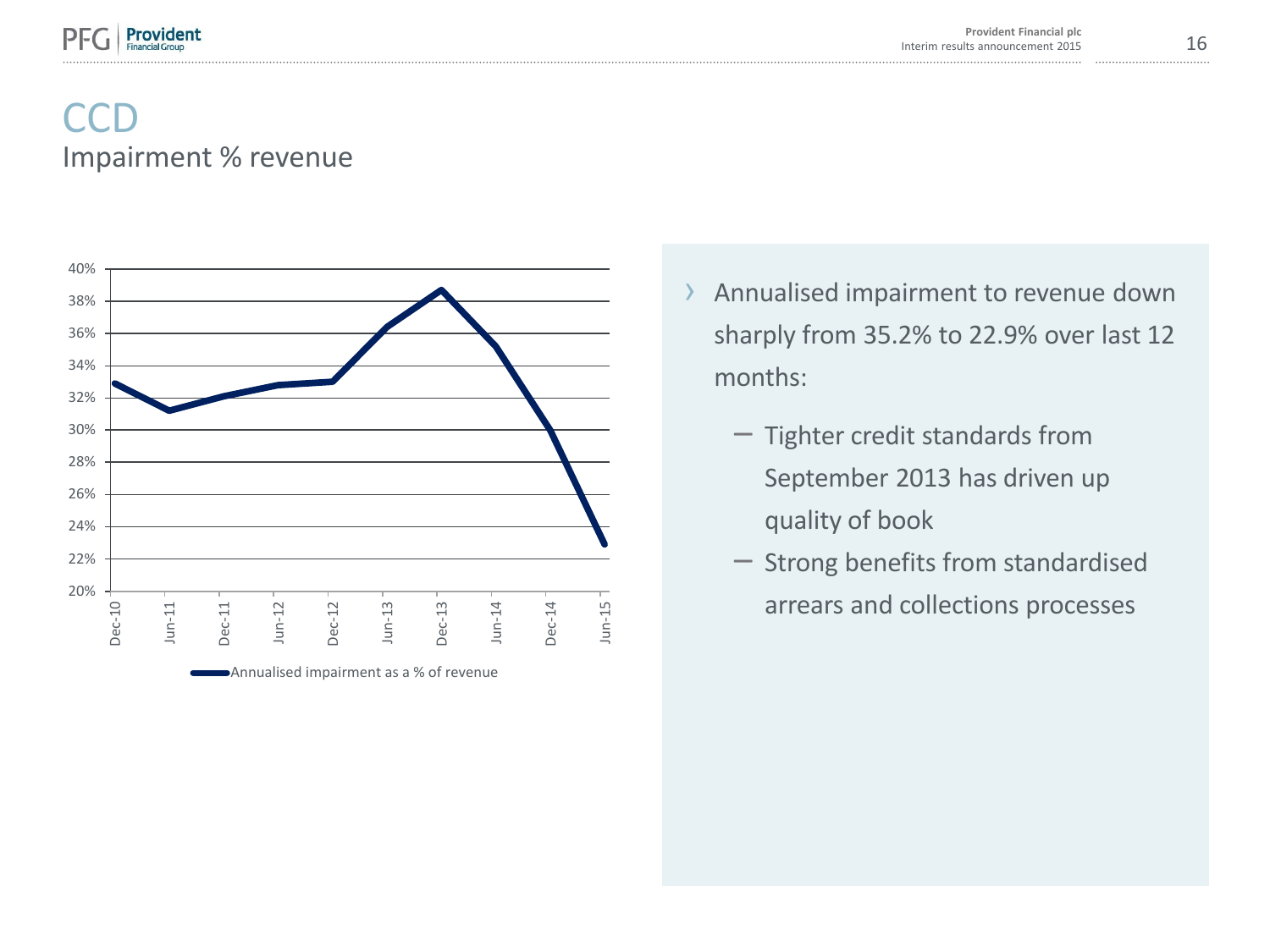

## **CCD** IFRS 7 disclosures

| At 30 June (% receivables)  | 2015  | 2014  |
|-----------------------------|-------|-------|
| In order                    | 41.0  | 31.8  |
| In arrears:                 |       |       |
| - Past due but not impaired | 9.9   | 10.3  |
| - Impaired                  | 49.1  | 57.9  |
| <b>Total</b>                | 100.0 | 100.0 |

#### › Based on contractual arrears

- Past due but not impaired includes customers who have missed 1 payment in last 12 weeks
- › IFRS 7 disclosures consistent with significant improvement in quality of receivables book

#### *Impairment policy:*

- › *Based on last 12 weeks payment performance*
- › *Loans deemed impaired if more than 1 contractual weekly payment missed in previous 12 weeks*
- › *95%+ provision against loans for which no payment received in last 12 weeks*
- › *Timely, realistic provisioning which has been applied consistently and reinforces the right behaviour amongst agents and employees*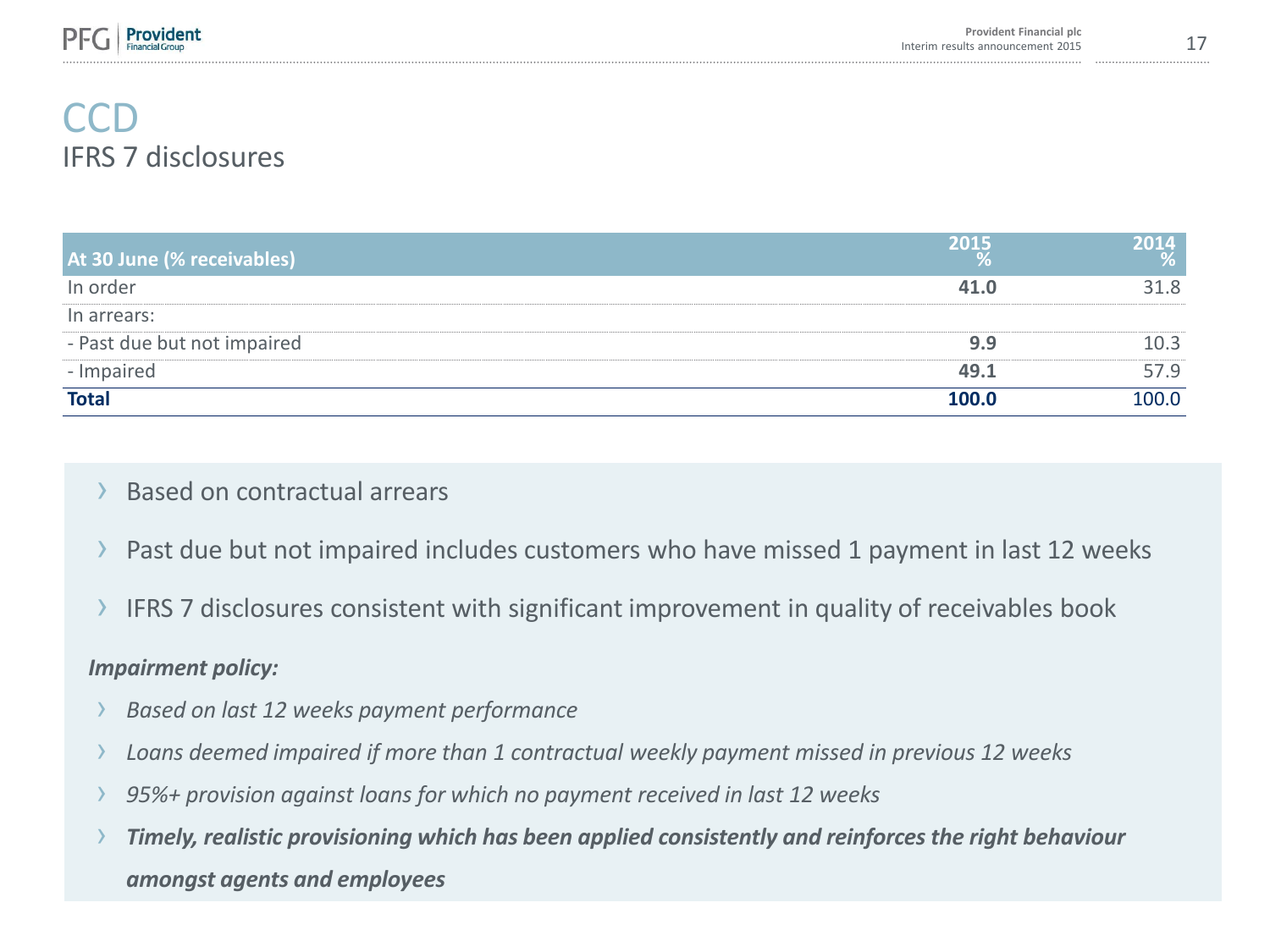

## Risk-adjusted margin (RAM) **CCD**



Marked improvement in annualised RAM from 62.9% at June 2014 to 78.2%:

| Revenue yield   | $+4.3%$  |
|-----------------|----------|
| Impairment rate | $+11.0%$ |
| <b>RAM</b>      | $+15.3%$ |

- › Revenue yield uplift reflects shorter duration of book
- › Improved impairment reflects better credit quality and benefits of standardised arrears and collections processes
- › Continuous cycle of credit quality being reinforced by improved collections performance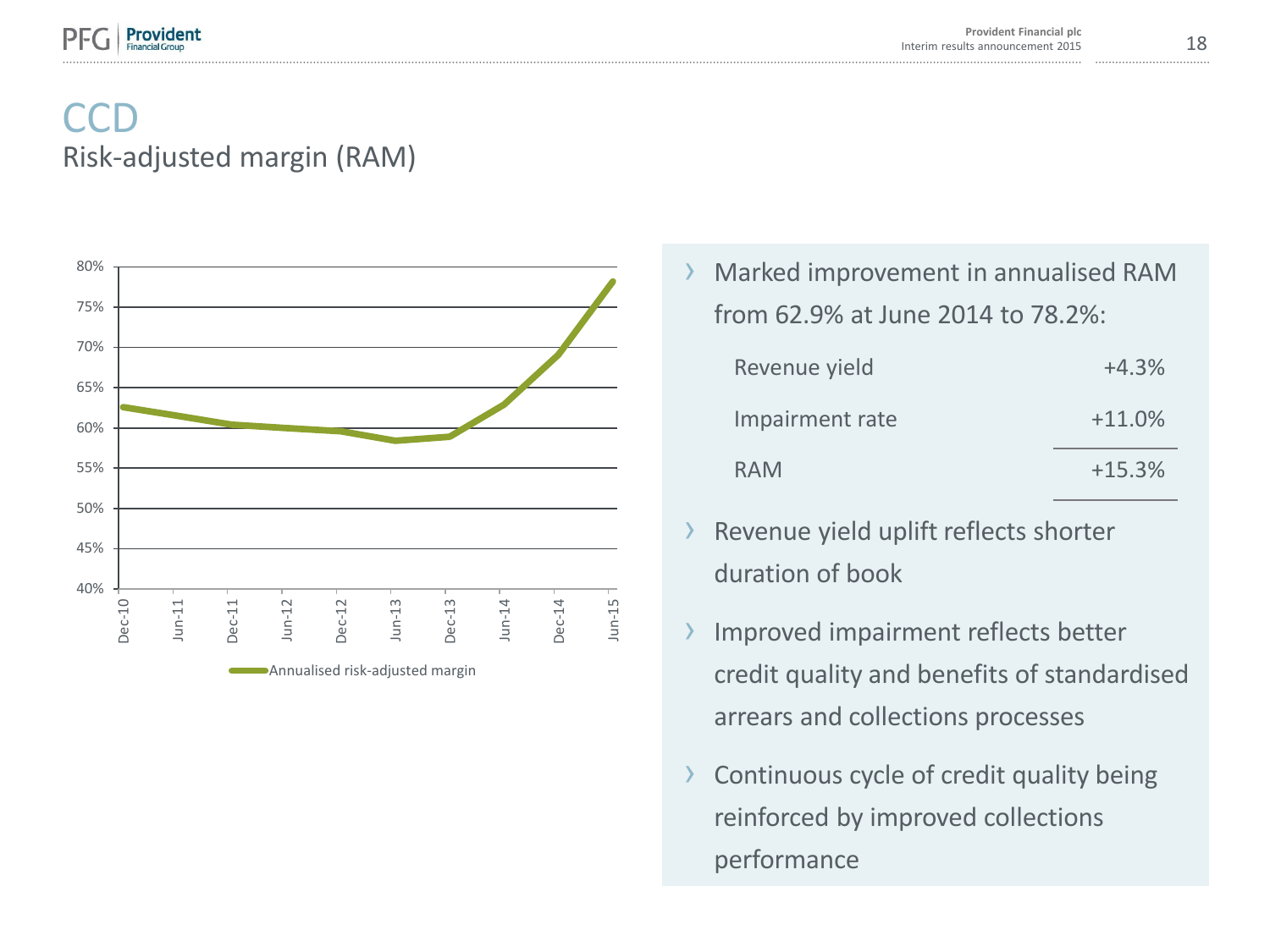

### Income statement Moneybarn

| <b>Six months ended 30 June</b>              | 2015<br><b>£m</b> | 2014 <sup>1</sup><br>Em | Change     |
|----------------------------------------------|-------------------|-------------------------|------------|
| Customer numbers ('000)                      | 26                | 18                      | 44.4%      |
| Period-end receivables                       | 186.5             | 130.3                   | 43.1%      |
| Average receivables                          | 171.1             | 126.3                   | 35.5%      |
| Revenue                                      | 24.2              | 18.0                    | 34.4%      |
| Impairment                                   | (3.4)             | (2.4)                   | (41.7%)    |
| Revenue less impairment                      | 20.8              | 15.6                    | 33.3%      |
| Annualised risk-adjusted margin <sup>2</sup> | 24.6%             | 24.5%                   |            |
| Costs                                        | (7.1)             | (5.3)                   | $(34.0\%)$ |
| Interest                                     | (4.3)             | (3.5)                   | (22.9%)    |
| Profit before tax <sup>3</sup>               | 9.4               | 6.8                     | 38.2%      |
| Annualised return on assets <sup>4</sup>     | 12.9%             |                         |            |

- *<sup>1</sup> Adjusted to restate the pre-acquisition funding rate of 10% to the group's lower marginal cost of funding of 5%*
- *<sup>2</sup> Revenue less impairment as a percentage of average receivables for the 12 months ended 30 June*
- *<sup>3</sup> Adjusted profit before tax is stated before the amortisation of acquisition intangibles of £3.7m (2014: £nil)*
- *<sup>4</sup> Adjusted profit before interest after tax as a percentage of average receivables for the 12 months ended 30 June*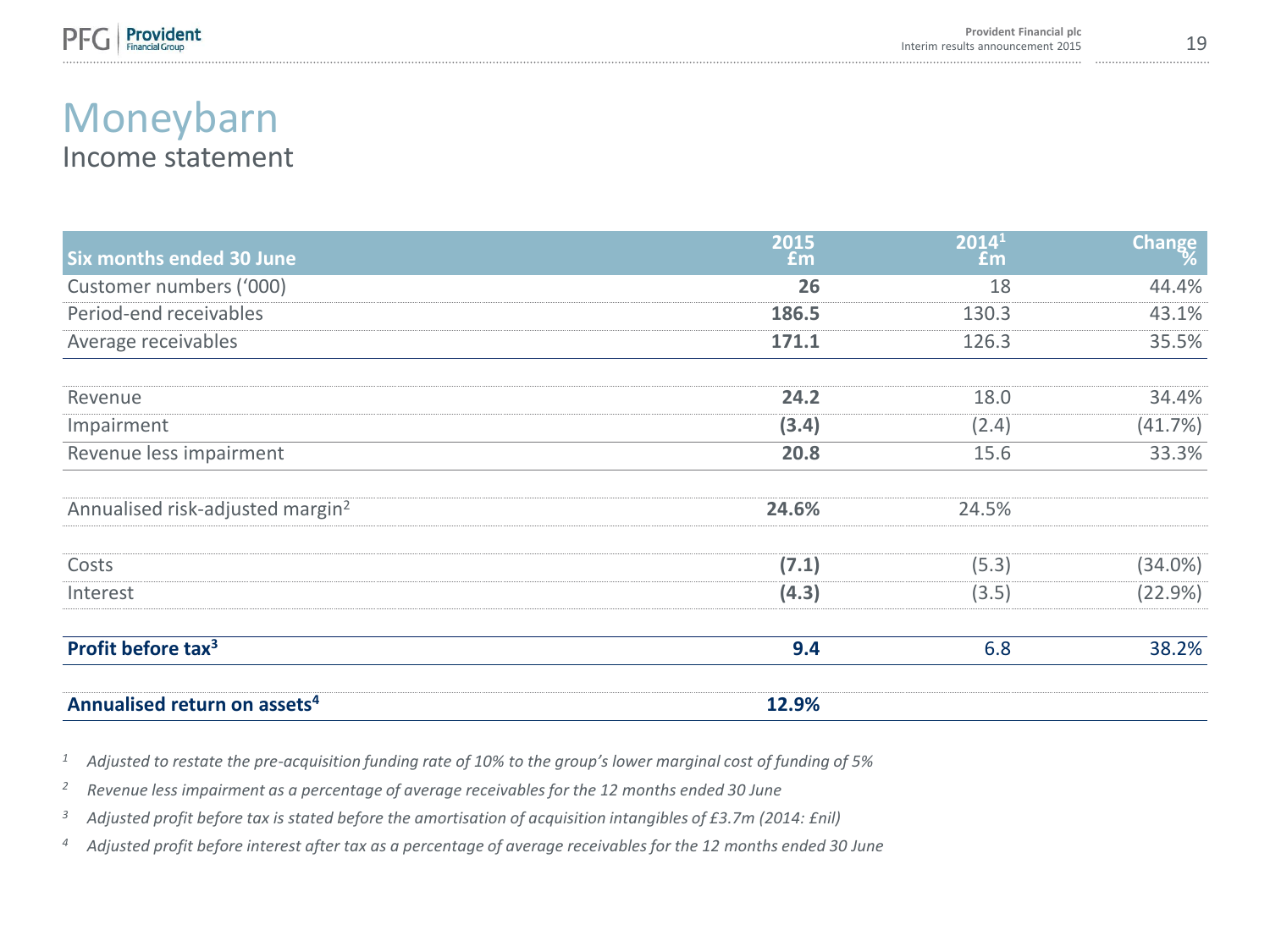

## Group Balance sheet

| At 30 June                    | 2015<br>Em | 2014<br>Em <sub>1</sub>  |
|-------------------------------|------------|--------------------------|
| Goodwill                      | 71.2       |                          |
| Acquisition intangibles       | 68.8       | $\sim$                   |
| Receivables:                  |            |                          |
| - Vanquis Bank UK             | 1,146.9    | 954.0                    |
| - Vanquis Bank Poland         | ٠          | 9.3                      |
| - Home credit (including glo) | 486.3      | 605.1                    |
| - Satsuma                     | 11.6       | 2.4                      |
| - Moneybarn                   | 186.5      | $\overline{\phantom{a}}$ |
| Total receivables             | 1,831.3    | 1,570.8                  |
| Pension asset                 | 17.5       | 35.9                     |
| Liquid assets buffer          | 118.0      | 83.8                     |
| Bank and bond funding         | (853.3)    | (768.2)                  |
| Retail deposits               | (645.4)    | (474.7)                  |
| Other                         | (26.0)     | (26.7)                   |
| <b>Net assets</b>             | 582.1      | 420.9                    |
| Gearing <sup>1</sup>          | 2.4x       | 2.9x                     |

*1 (Total borrowings – liquid assets buffer) / (Net assets – pension asset, net of deferred tax – fair value of derivatives)*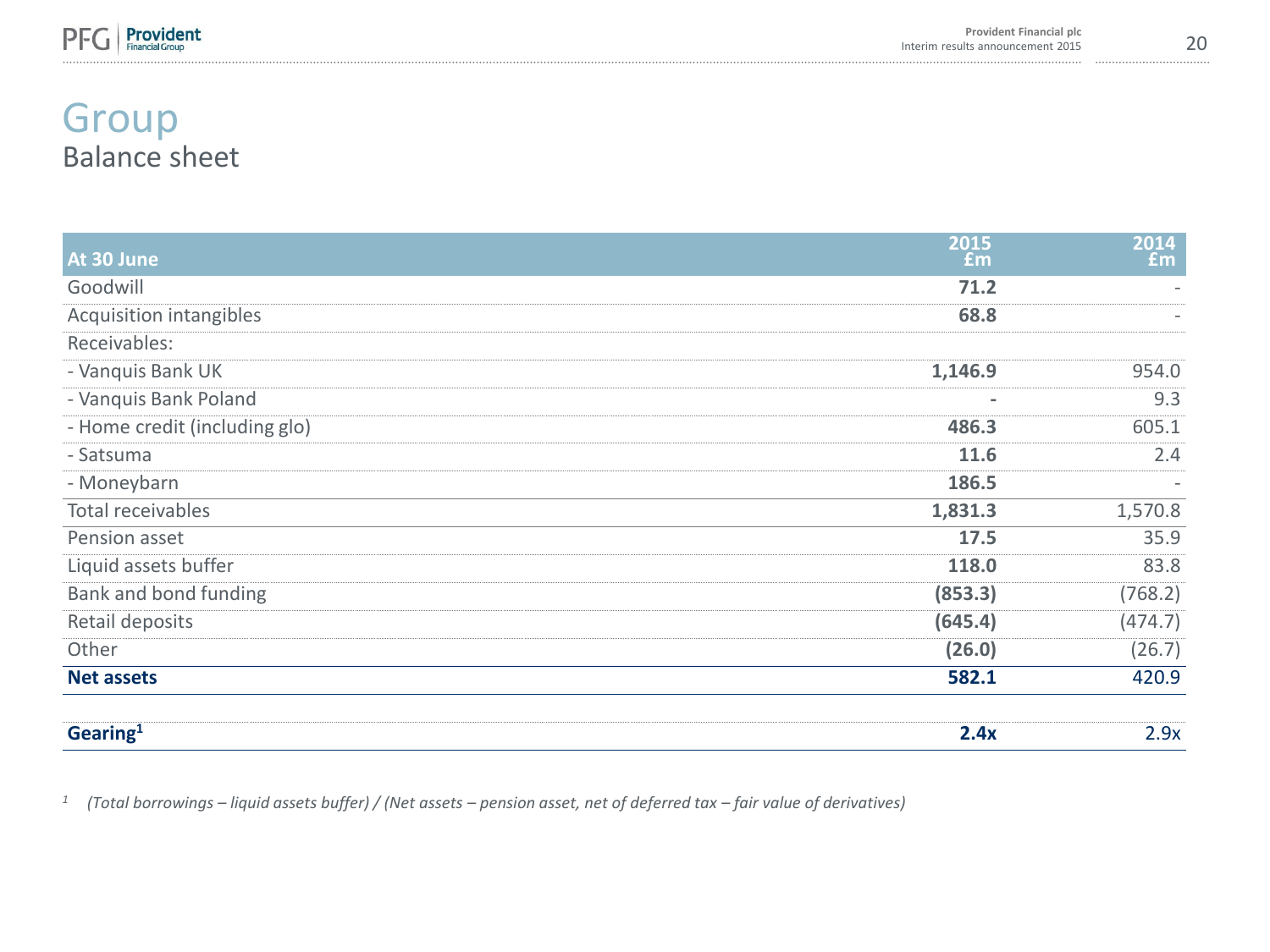## Group Gearing



- › Gearing at June 2015 of 2.4 times versus banking covenant of 5.0 times
- › Strong capital generation has consistently funded dividends and growth and resulted in modest reduction in gearing
- › Reduction in last 12 months reflects:
	- Equity raised to fund acquisition of Moneybarn in order to preserve regulatory capital levels
	- Capital release from shrinkage of home credit receivables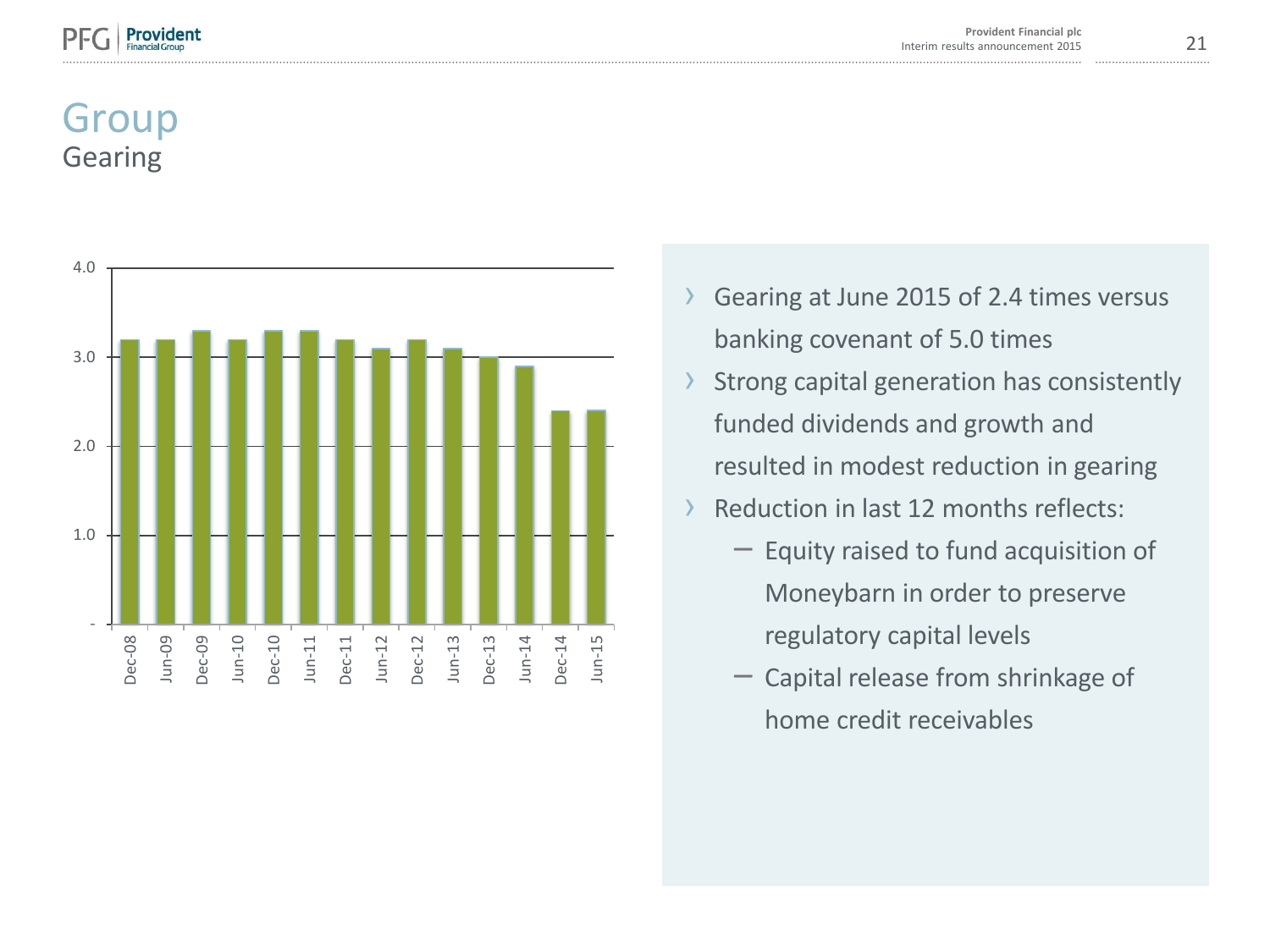

## Group Diversified funding base

| <b>At 30 June 2015</b>                            | <b>£m</b> |
|---------------------------------------------------|-----------|
| <b>Banks</b>                                      | 383       |
|                                                   |           |
| Bonds and private placements:                     |           |
| Senior public bond                                | 250       |
| M&G term loan                                     | 100       |
| Other sterling/euro medium-term notes             | 27        |
| Retail bonds                                      | 320       |
| <b>Total bonds and private placements</b>         | 697       |
| <b>Vanquis Bank retail deposits</b>               | 645       |
| <b>Total committed borrowing facilities</b>       | 1,725     |
| <b>Borrowings under committed facilities</b>      | (1, 504)  |
| <b>Headroom on committed borrowing facilities</b> | 221       |
| Additional retail deposits capacity <sup>1</sup>  | 263       |
| <b>Funding capacity</b>                           | 484       |

*<sup>1</sup> Represents the Vanquis Bank intercompany loan from Provident Financial plc of £263m at 30 June 2015*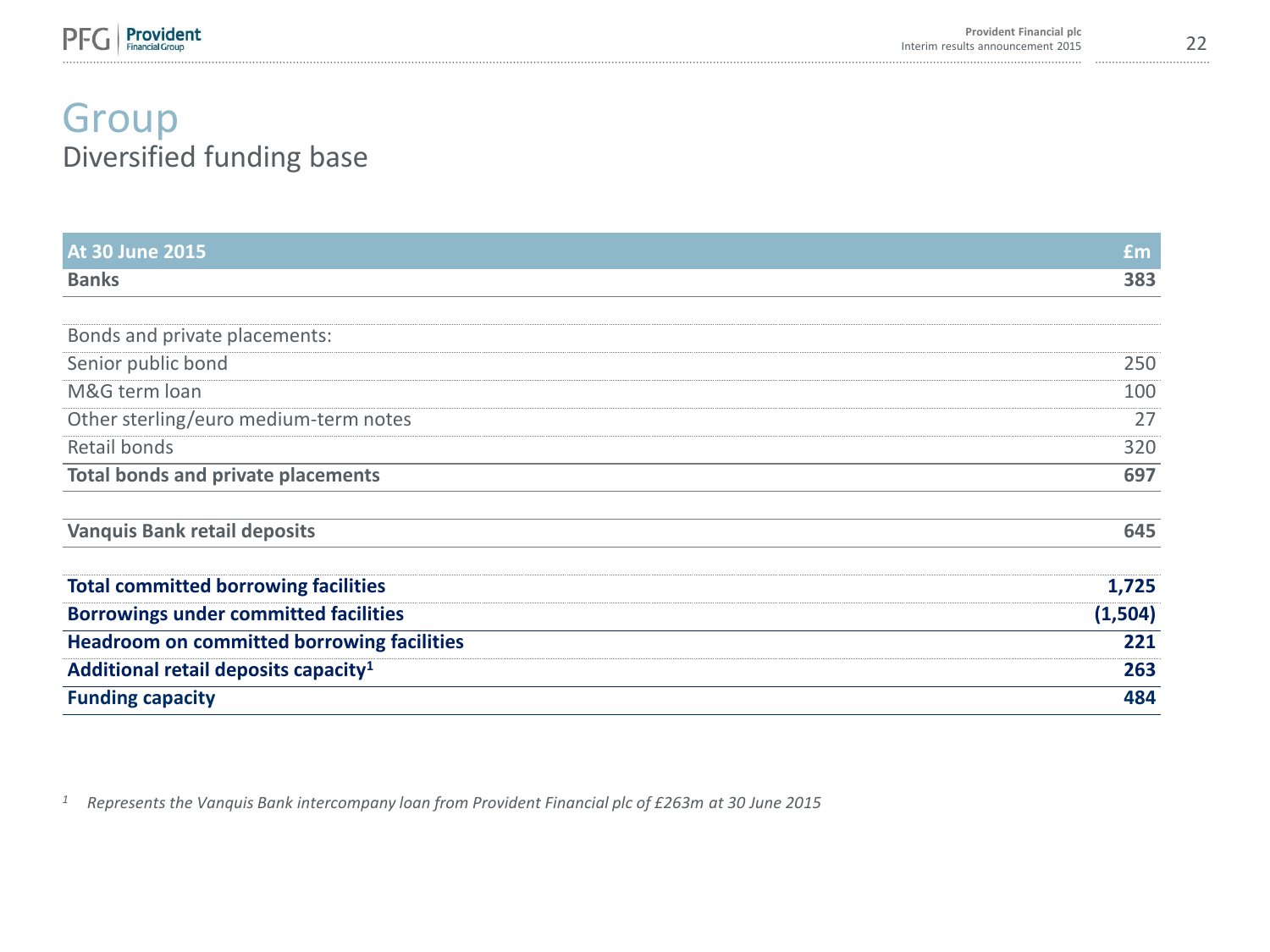### Group Maturity profile of debt

rovident



- › Low maturities over the next 2 years
- › Headroom on committed facilities plus Vanquis Bank retail deposits programme provides funding through to May 2018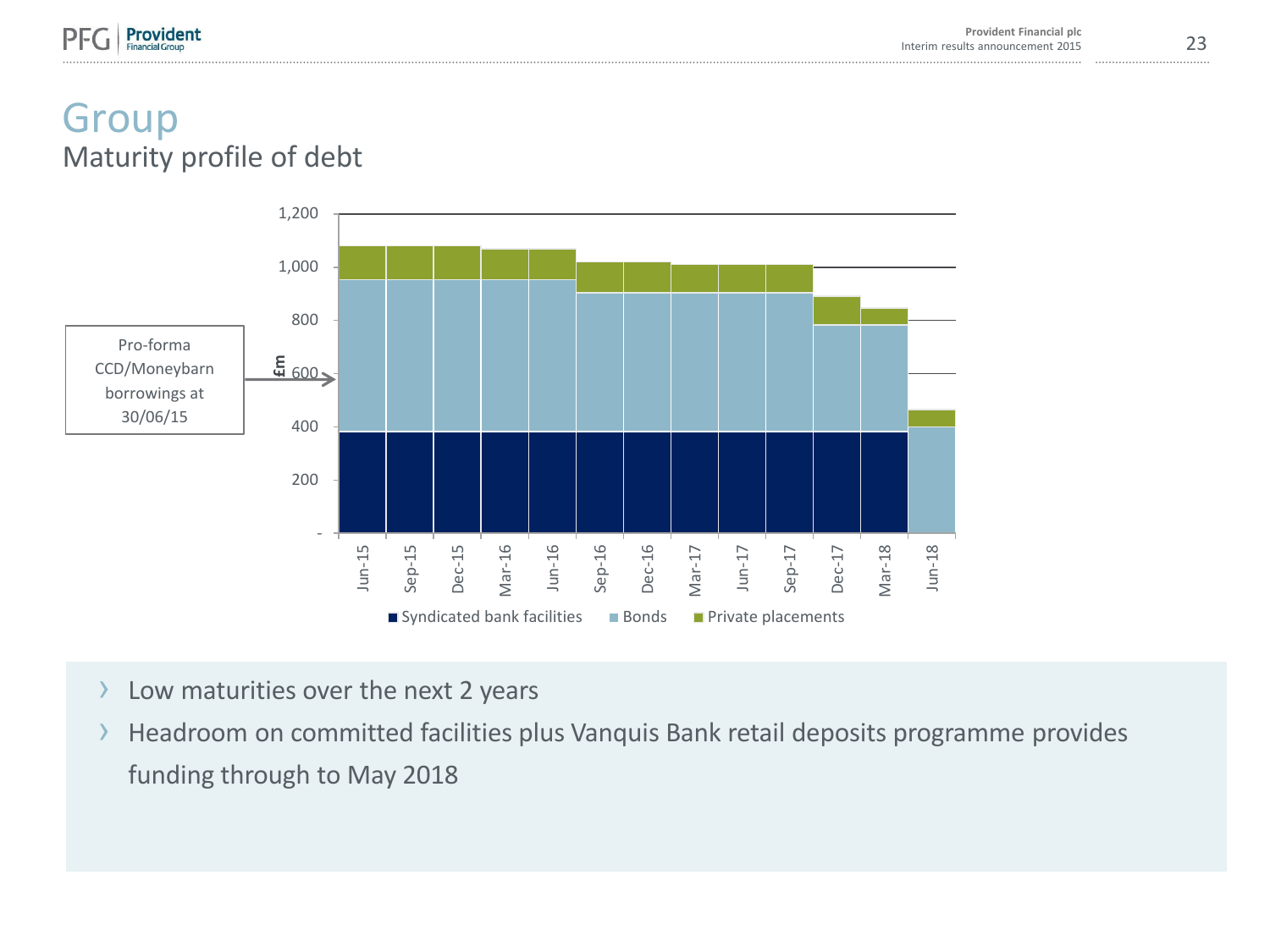

## Group Alignment of dividend policy, gearing and growth

| <b>High returns businesses</b> |                             |                             |
|--------------------------------|-----------------------------|-----------------------------|
| <b>Dividend</b>                | <b>Gearing</b>              | Growth                      |
| policy                         | $\leq$ 3.5x versus covenant | Supports receivables growth |
| Cover $\geq 1.25x$             | of $5.0x$                   | of £260m+                   |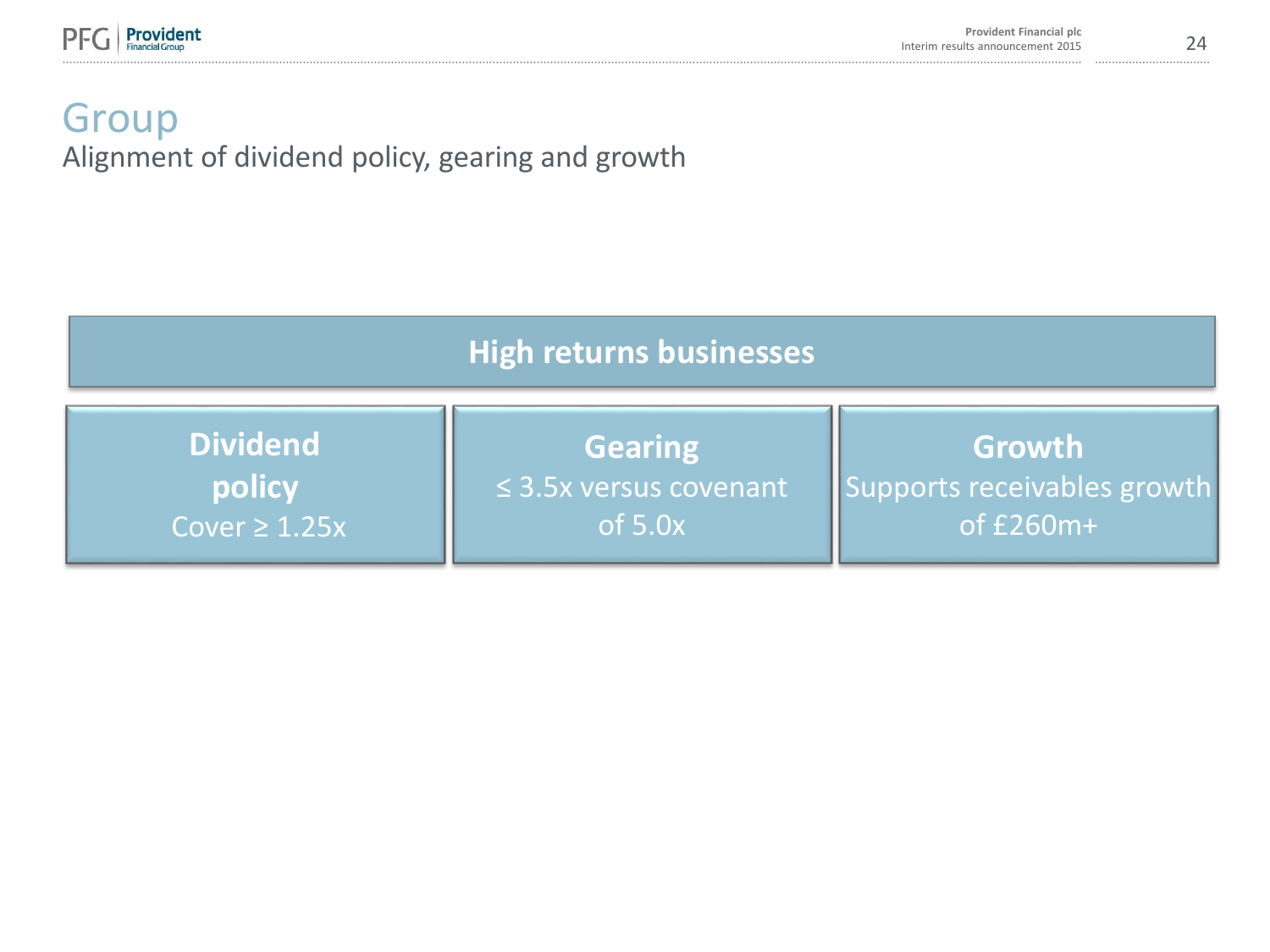## Group Strong capital generation

| 12 months ended 30 June         | 2015<br><b>fm</b> | $2014$<br>$\text{fm}$ |
|---------------------------------|-------------------|-----------------------|
| Vanquis Bank                    | 90.8              | 65.3                  |
| <b>CCD</b>                      | 84.0              | 100.3                 |
| Moneybarn                       |                   |                       |
| Central                         | (5.0)             | (12.7)                |
| Capital generated <sup>1</sup>  | 169.8             | 152.9                 |
| Dividends declared              | (148.9)           | (123.4)               |
| <b>Surplus capital retained</b> | 20.9              | 29.5                  |

*<sup>1</sup> Capital generated is calculated as net cash generated from operating activities, after adding back 80% of the growth in customer receivables funded by borrowings, less net cash used in investing activities*

- Strong capital generation includes the capital released from the shrinkage in the home credit receivables book over the last two years
- › Group will invest capital in growing Satsuma during 2015 and 2016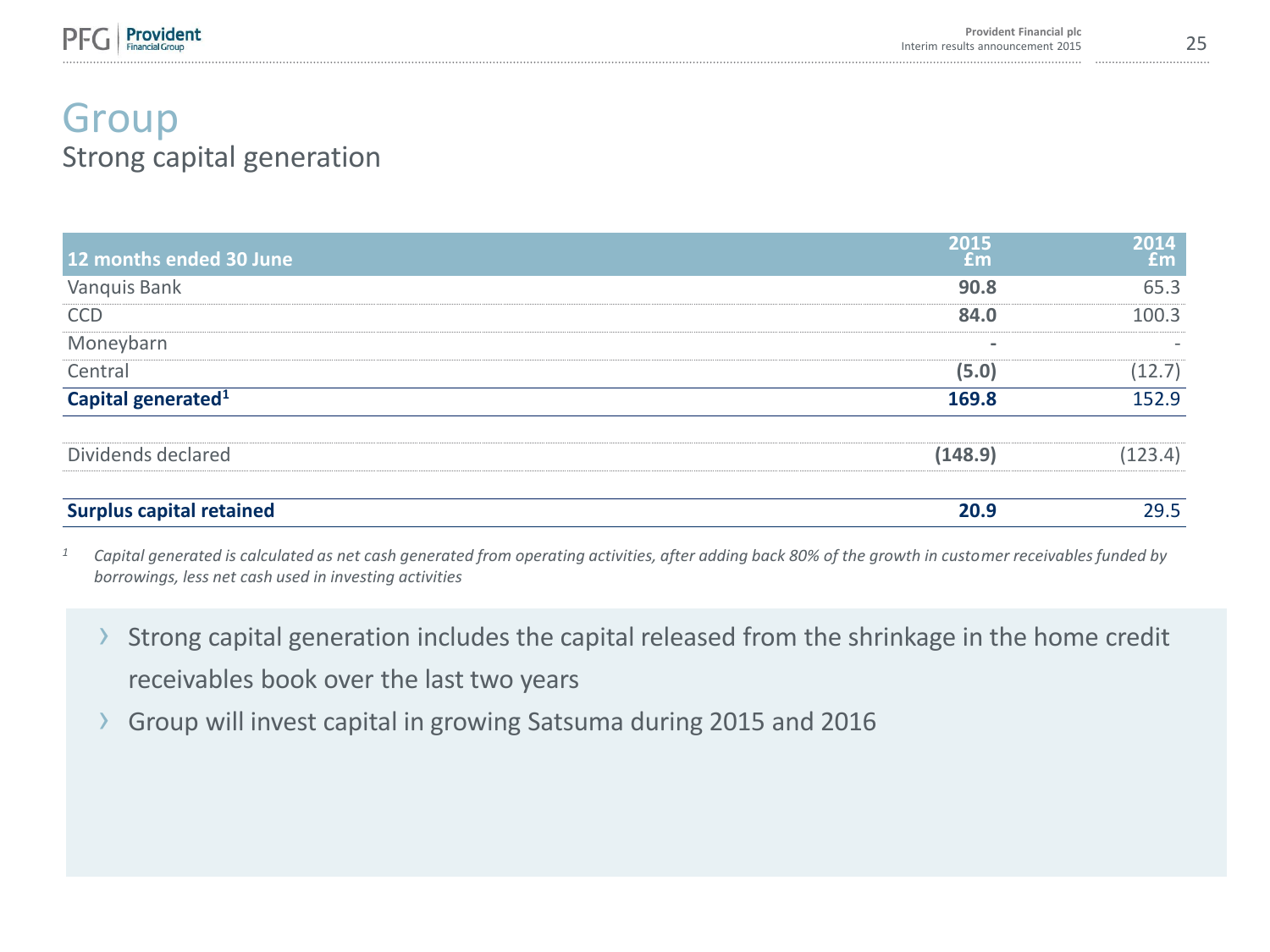

Regulation and outlook

Peter Crook – Chief Executive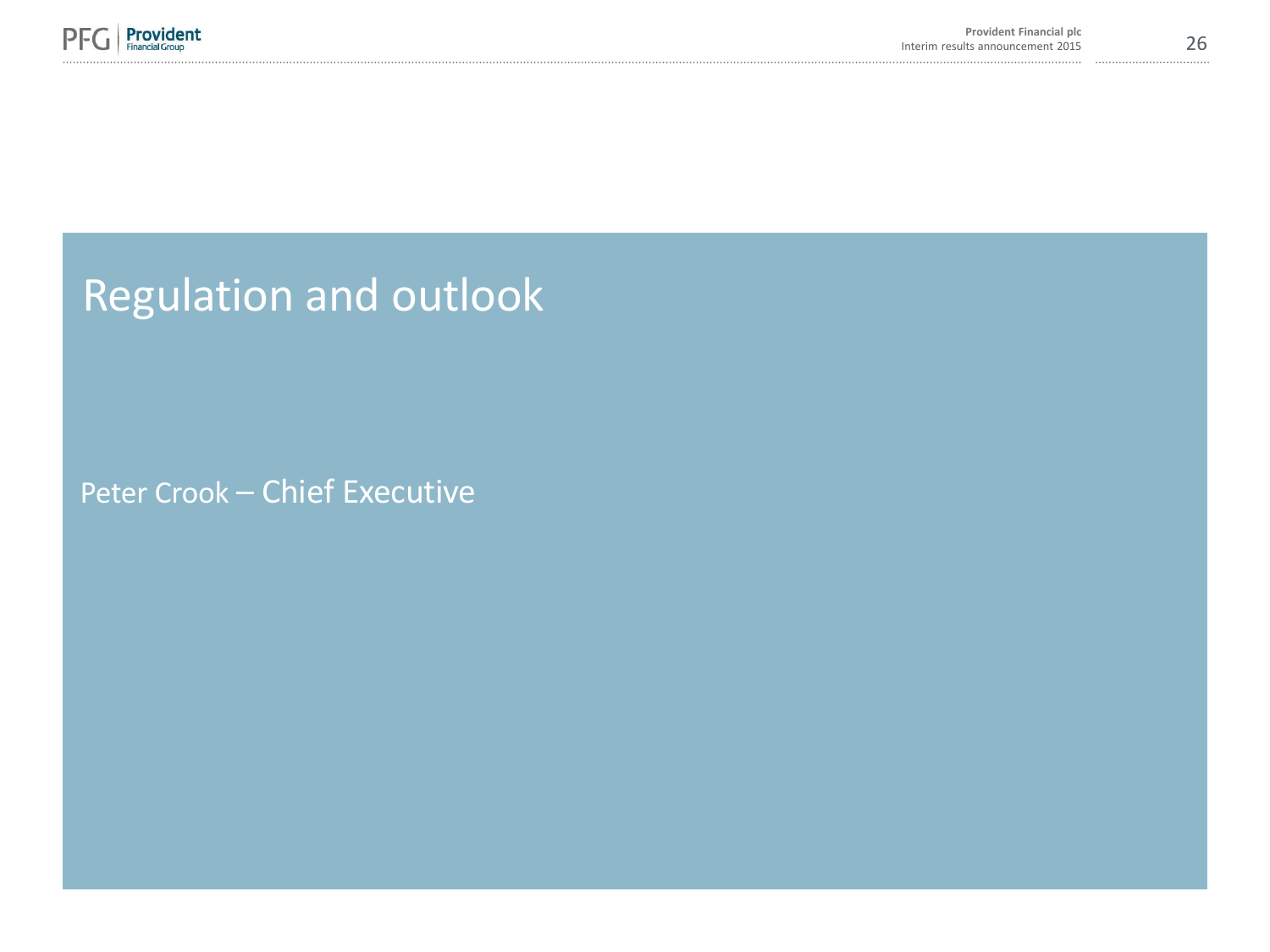#### Regulatory update Group

#### **Transfer of regulation to the FCA**

- › CCD and Moneybarn submitted their applications for full authorisation prior to 31 May 2015 deadline
- › Vanquis Bank is already an authorised firm but submitted its application for a variation of permissions in December 2014
- FCA has up to twelve months from date of submission to consider and conclude on variation of permissions and applications for full authorisation

#### **High-cost short-term credit (HCSTC) price cap**

- › HCSTC price cap came into force on 2 January 2015 and applies to all HCSTC products but excludes home credit
- Satsuma products fall within the scope of the proposed cap but its pricing is below the limits

#### **FCA credit card review**

- › Three main areas being explored:
	- The extent to which consumers drive effective competition through shopping around and switching
	- How firms recover their costs across different cardholder groups
	- The extent of unaffordable credit card debt
- FCA expects to reach its conclusions towards the end of 2015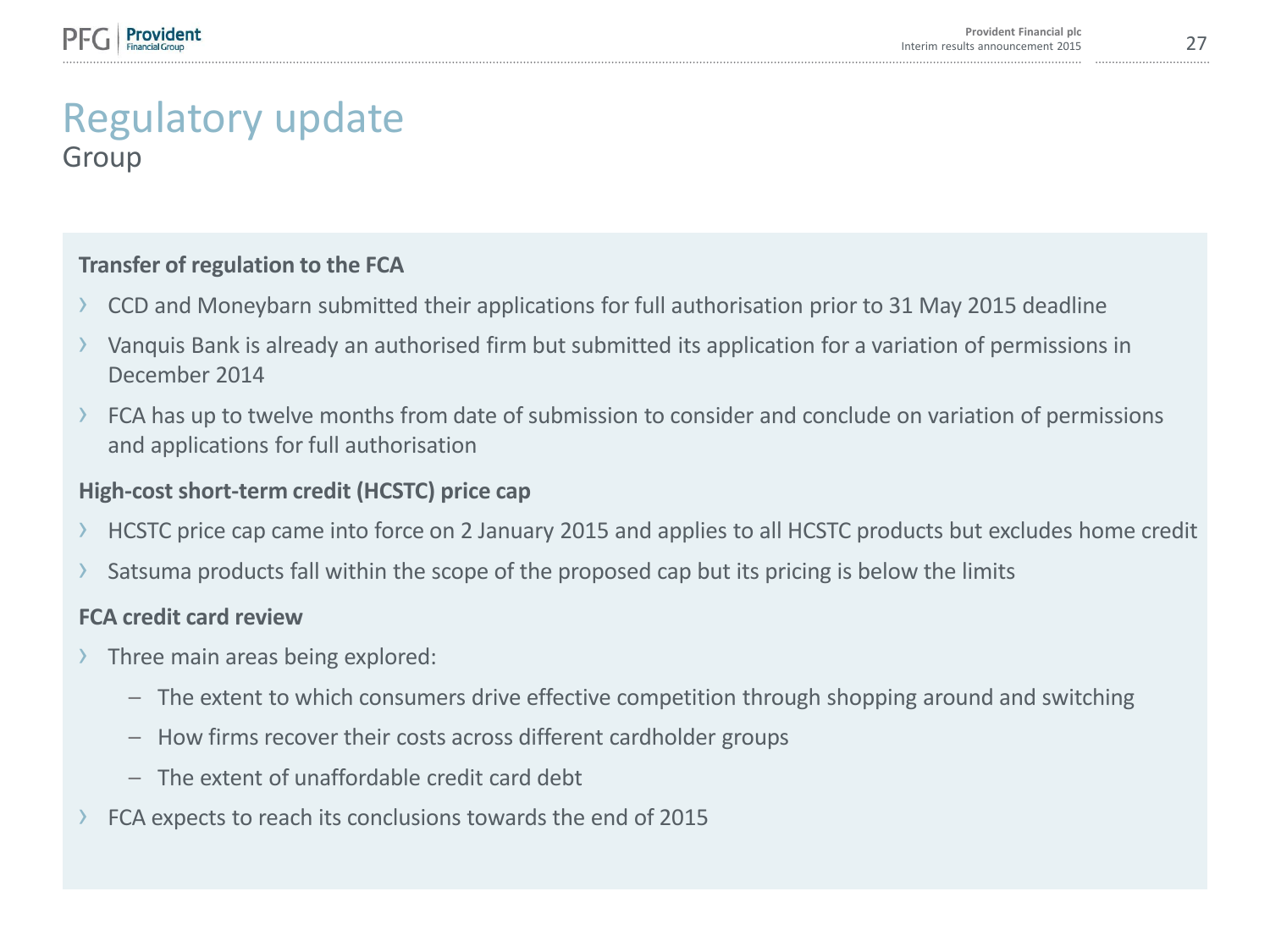## **Outlook** Group

- › Vanquis Bank will continue to generate strong growth and margins through developing the under-served, non-standard UK credit market
- Repositioning of home credit as a smaller but leaner, better quality business focused on returns is now complete
- › First half investment to support rapid development of Satsuma puts it on track to break even on a monthly basis by the end of the year and capture the significant medium-term opportunity
- › Lift in new business volumes at Moneybarn has reinforced primacy which, together with product development opportunities, leaves the business well-positioned to deliver strong medium-term growth and the group's target returns
- › Group is fully funded until May 2018

*"The group has produced a strong set of interim results and credit quality in all three businesses is very sound as evidenced by the favourable impairment trends in the first half of the year. This provides the foundation for delivering quality growth for 2015 as a whole"*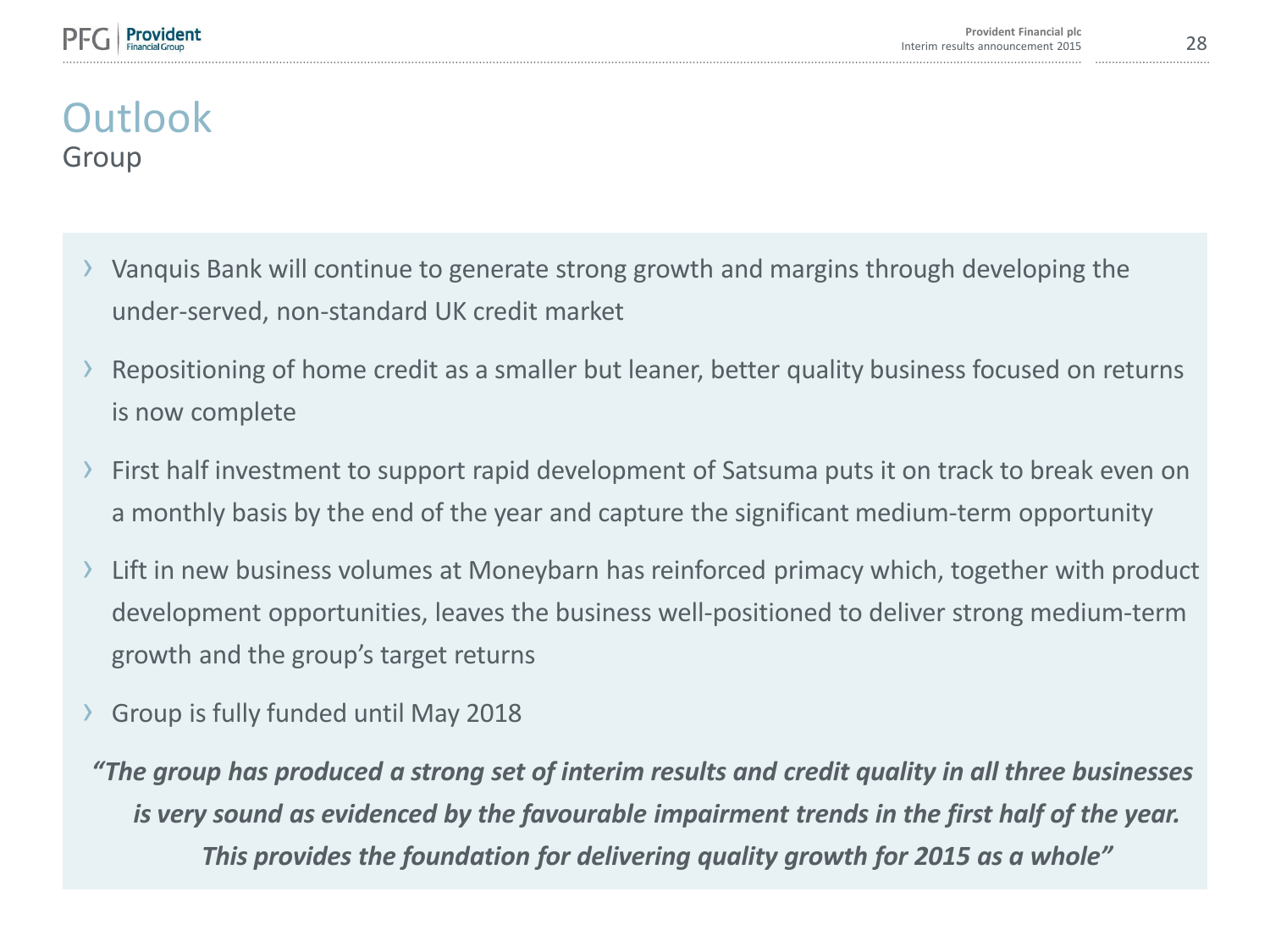

# Questions